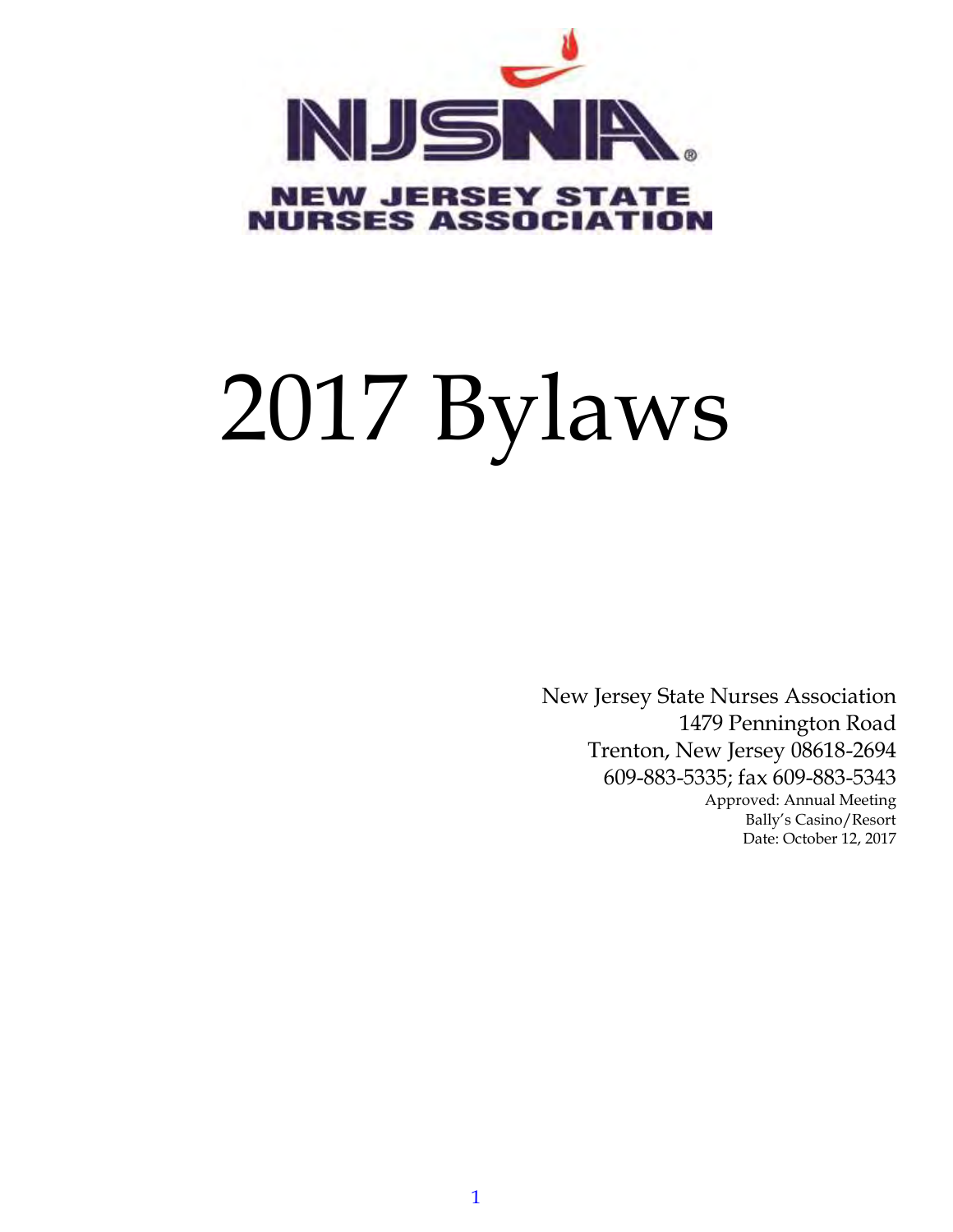## **TABLE OF CONTENTS**

#### **ARTICLES OF INCORPORATION, NEW JERSEY STATE NURSES ASSOCIATION**

- **ARTICLE I NAME**
- **ARTICLE II OBJECT**
- **ARTICLE III MEMBERSHIP**
- **ARTICLE IV REGIONS**
- **ARTICLE V ORGANIZATIONAL UNITS**
- **ARTICLE VI OFFICERS**
- **ARTICLE VII MEETINGS**
- **ARTICLE VIII BOARD OF DIRECTORS**
- **ARTICLE IX STANDING COMMITTEES**
- **ARTICLE X NOMINATIONS AND ELECTIONS**
- ARTICLE XI NEW JERSEY STATE NURSES ASSOCIATION INTERESTED NURSES POLITICAL ACTION **COMMITTEE**
- **ARTICLE XII CONGRESS ON POLICY AND PRACTICE**
- **ARTICLE XIII OFFICIAL ORGANS AND JOURNALS**
- **ARTICLE XIV SOCIETY OF PSYCHIATRIC ADVANCED PRACTICE NURSES OF NJSNA**
- **ARTICLE XV FISCAL YEAR**
- **ARTICLE XVI PARLIAMENTARY AUTHORITY**
- **ARTICLE XVII AMENDMENTS**
- **ARTICLE XVIII DISSOLUTION CLAUSE**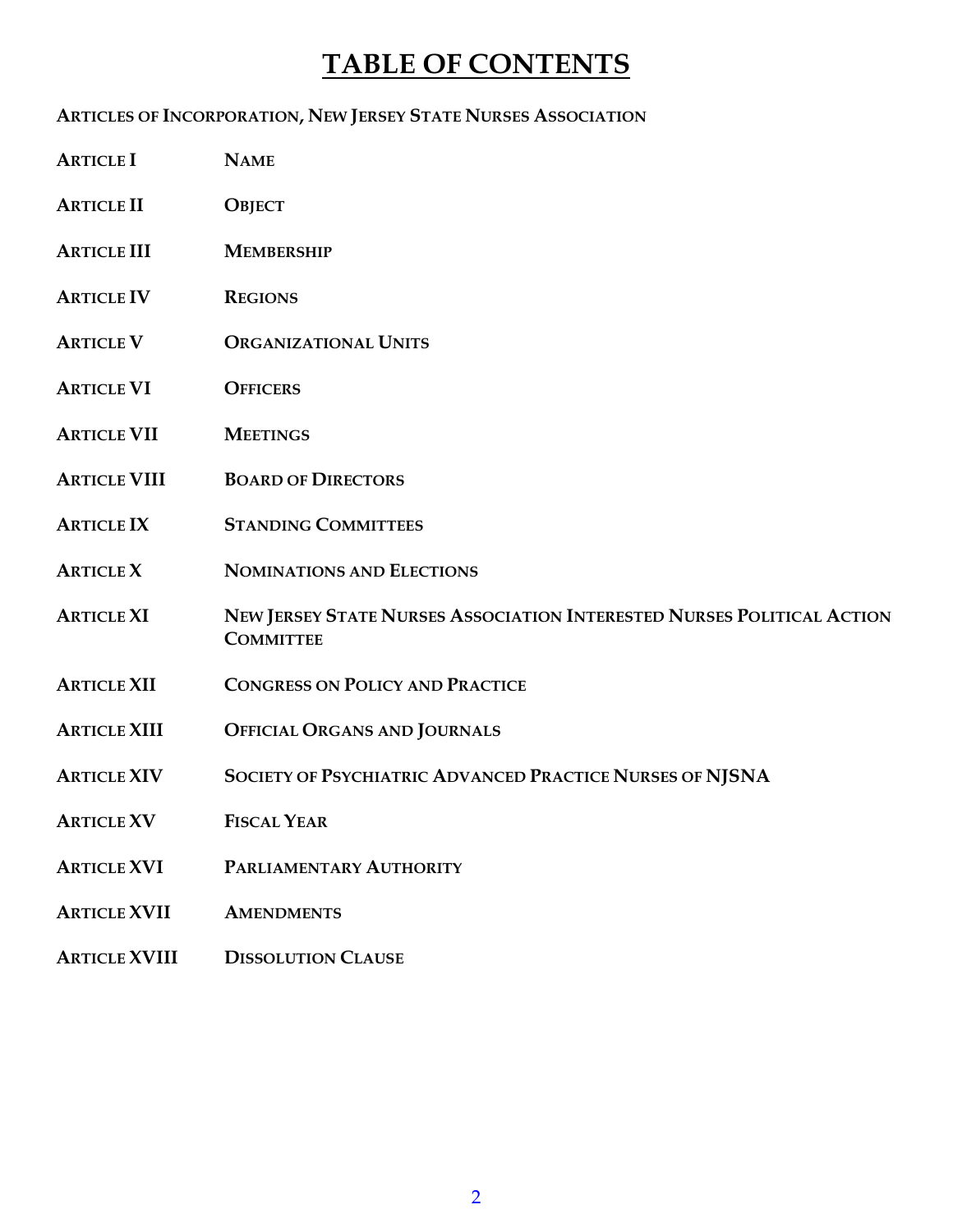

#### **Amended Certificate of Incorporation of New Jersey State Nurses Association**

This is to certify that the undersigned do hereby associate themselves into a corporation under and by virtue of the provision of Title 15, Corporations and Associations not for profit, Chapter 1, etc., of the Revised Statues of the State of New Jersey, 1937, and the supplements thereto and amendments thereof.

- 1. The name of this corporation is The New Jersey State Nurses' Association.
- 2. The original certificate of incorporation was recorded in the Clerk's Office of Camden County on November 8, 1902 and filed in the Office of the Secretary of State on November 26, 1902.
- 3. The purposes for which this corporation is formed are the legislation and registration of nurses, the advancement of all interests which appertain to the betterment of the nursing profession; also a professional reciprocity between the nurses of New Jersey and the nurses of other states and countries.
- 4. The location of the principal office this corporation is at 17 Academy Street, in the City of Newark, NJ.
- 5. The number of Trustees (which may be also referred to as Directors) of this corporation is fourteen.
- 6. The names of the Trustees or Directors now elected and the expiration dates of their terms of office are:

| Name                 | Term of office expires |
|----------------------|------------------------|
| Margaret Ashmun      | April, 1939            |
| Anna Ewing           | April, 1939            |
| Mildred A. Lindal    | April, 1940            |
| Mary E. Wescott      | April, 1940            |
| Minnie Freland       | April, 1939            |
| Mathilda H. May      | April, 1940            |
| Sr. M. Herman Joseph | April, 1941            |
| Martha E. Fenimore   | April, 1940            |
| Marie A. Wooders     | April, 1939            |
| Florence L. Savage   | April, 1941            |
| Eva Caddy            | April, 1940            |
| Annie L. Moore       | April, 1939            |
| Magdalene E. Fisher  | April, 1941            |
| Olga B. Dittig       | April, 1939            |
|                      |                        |

In witness whereof we have hereunto set our hands and seals this 7th day of April 1939.

Signed, Sealed and Delivered in the presence of:

*Margaret Ashmun (LS) Anna Ewing (LS) Mildred A. Lindal (LS) Mary E. Wescott (LS) Minnie Freland (LS) Mathilda H. May (LS)*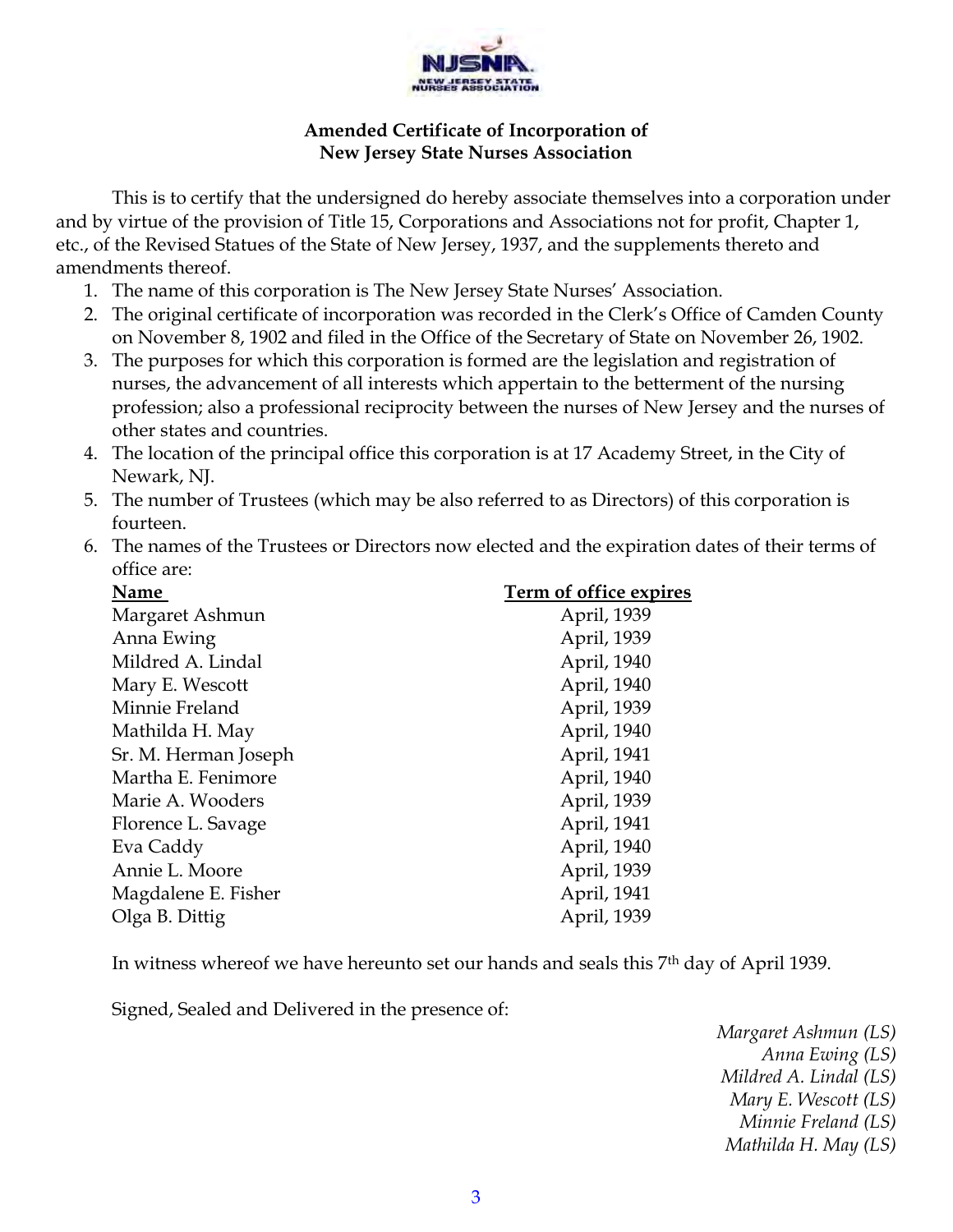*Sr. M. Herman Joseph (LS) Martha E. Fenimore (LS) Marie A. Wooders (LS) Florence L. Savage (LS) Eva Caddy (LS) Annie L. Moore (LS) Olga B. Dittig (LS) Magdalene E. Fisher (LS)*

#### STATE OF NEW JERSEY, COUNTY OF ESSEX SS:

Be it remembered that on this 14<sup>th</sup> day of April Nineteen Hundred and Thirty-nine before me, a Master in Chancery of New Jersey, personally appeared Margaret Ashmun, of full age, and to me well know and who being duly sworn according to law, on her oath does say and prove that she saw Anna Ewing, Mary E. Wescott, Minnie Freland, Mathilda H. May, Sr. M. Herman Joseph, Martha E. Fenimore, Marie A. Wooders, Florence L. Savage, Eva Caddy, Allie L. Moore and Magdalene E. Fisher, eleven of the persons named in the within Amended Certificate, to her personally known, sign, seal and deliver the said Amended Certificate as their voluntary act and deed; and that she, the said Margaret Ashmun subscribed her name to the same at the same time as an attesting witness.

Sworn to and subscribed before me at Newark, NJ the day and year aforesaid.

*(first name Welsh) A Master in Chancery of NJ*

#### STATE OF NEW JERSEY, COUNTY OF CAMDEN SS:

Be it remembered that on this Fourth day of April, A.D. One thousand nine hundred and thirty-nine, before me, George W. Tash, Notary Public, personally appeared Mildred Lindal who I am satisfied is one of the persons named in and who executed the foregoing certificate and I having first made know to her the contents thereof, she did acknowledge that she signed, sealed and delivered the same as her voluntary act and deed.

> *George W. Tash Notary Public*

#### STATE OF NEW JERSEY, COUNTY OF ESSEX SS:

Be it remembered that on this 15<sup>th</sup> day of April A.D. One thousand nine hundred and thirtynine, before me a Master in Chancery of New Jersey personally appeared Olga B. Dittig who I am satisfied is one of the persons named in and who executed the foregoing certificate and I having first made known to her the contents thereof, she did acknowledge that she signed, sealed and delivered the same as her voluntary act and deed.

> *Marge B. Bailey? A Master in Chancery of NJ*

ENDORSED: "FILED AND RECORDED, Apr 26 1939 *Thomas A. Mathis,* Secretary of State"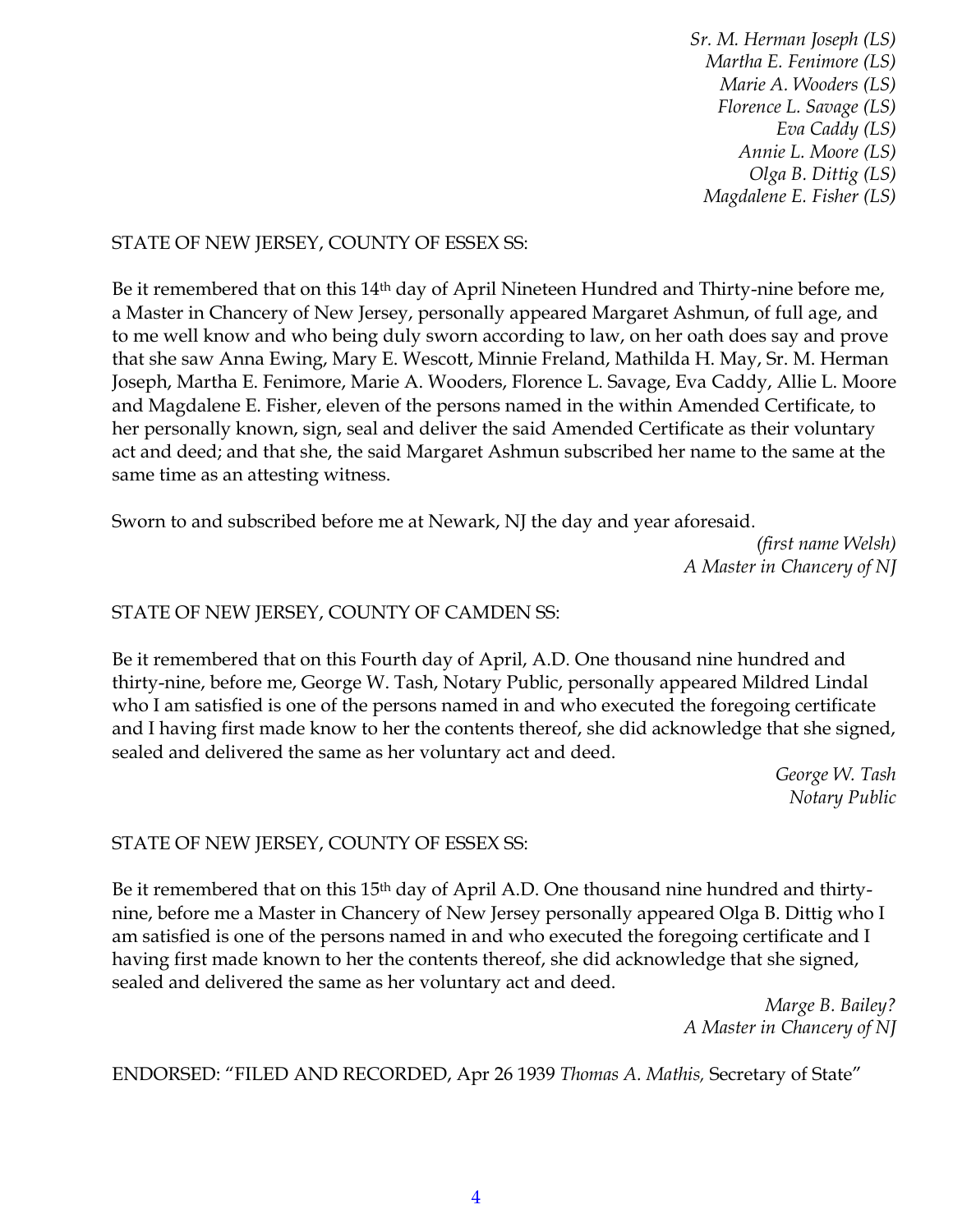#### **ARTICLE I NAME**

The name of this incorporated Association shall be the New Jersey State Nurses Association, hereinafter referred to as NJSNA.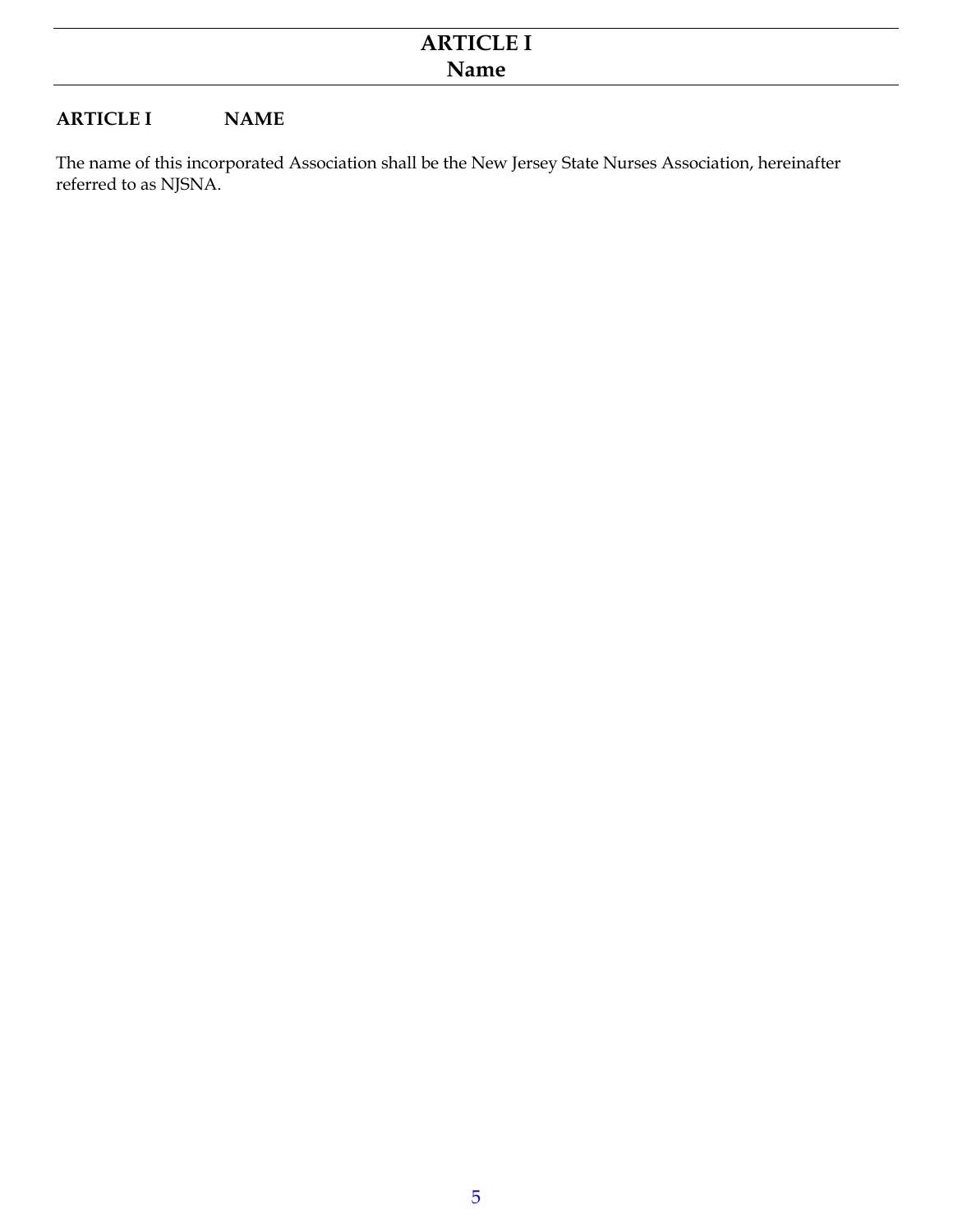## **ARTICLE II PURPOSE AND FUNCTIONS**

#### **Section 1. PURPOSE**

- a. The purpose of the NJSNA shall be to:
	- 1. Work for the improvement of health standards and the availability of health care services for all people;
	- 2. Stimulate and promote the professional development of nurses;
	- 3. Foster high standards of nursing;
	- 4. Advance the professional and personal welfare of nursing and nurses.
- b. These purposes shall be enhanced by a deliberate inclusion of all registered nurses regardless of age, color, creed, disability, gender, health status, lifestyle, nationality, race, religion or sexual orientation.

#### **Section 2. FUNCTIONS**

The functions of NJSNA shall be to:

- a. Analyze, predict, and influence the delivery of health care;
- b. Advocate for the health care of the consumer;
- c. Establish, publicize, and evaluate standards of nursing practice and policy;
- d. Encourage and monitor adherence to the Code of Ethics for Nurses as established by the American Nurses Association (ANA);
- e. Encourage evidence informed nursing practice.
- f. Initiate, promote, and monitor legislation and educate nurses in regard to legislative action;
- g. Represent and speak for nurses;
- h. Promote the continuing professional development of nurses;
- i. Advance the professional and personal welfare of nursing and nurses.
- j. Provide for representation in ANA.
- k. Promote relationships with the New Jersey Nursing Students Incorporated.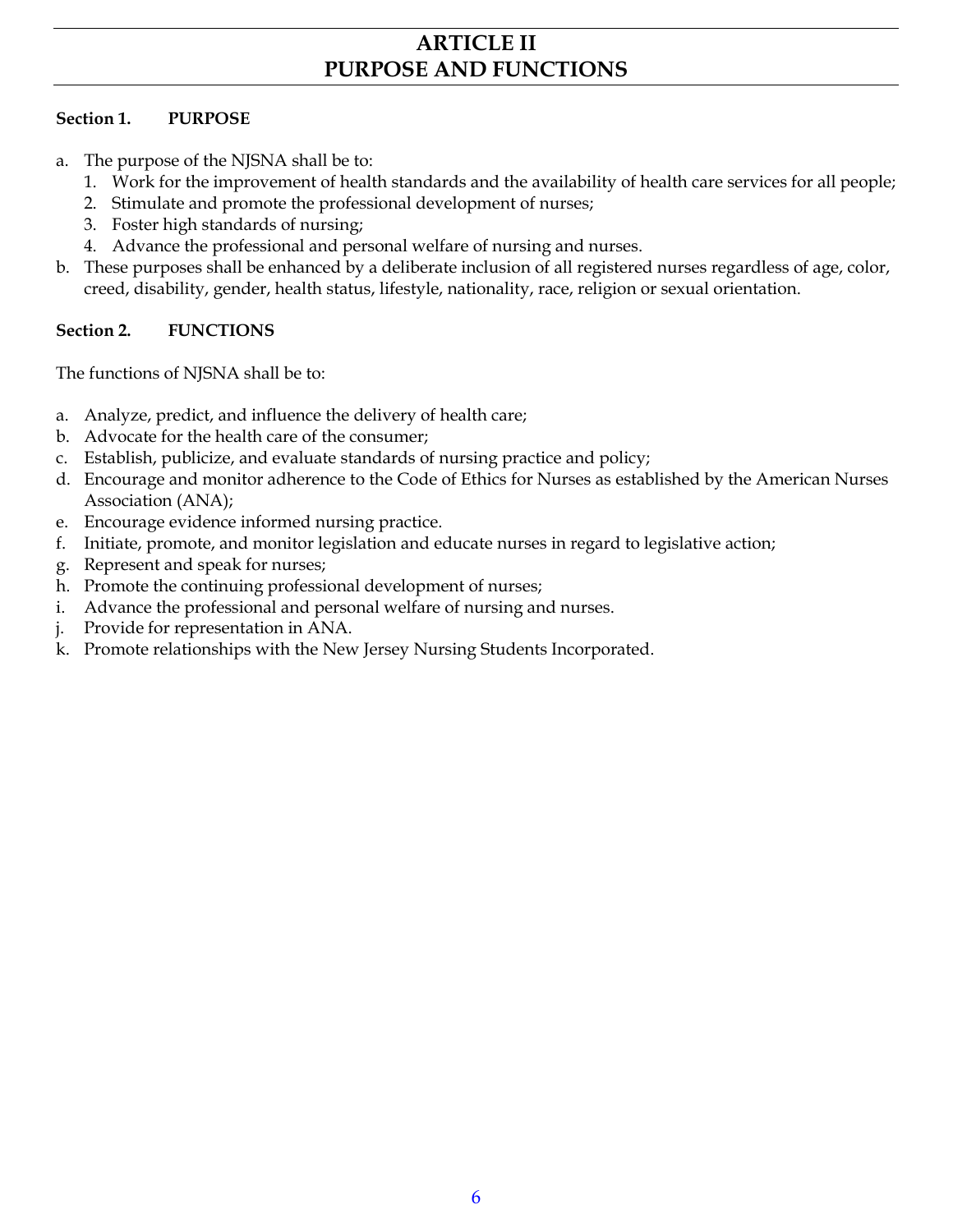## **ARTICLE III MEMBERSHIP**

#### **Section 1. COMPOSITION**

NJSNA shall consist of members of Region where each member of a region shall hold concurrent membership. Membership shall be unrestricted by consideration of age, color, creed, disability, health status, lifestyle, nationality, race, religion, sexual orientation or gender.

#### **Section 2. CATEGORY OF MEMBERSHIP**

- a. Dual Registered Nurses who are members of NJSNA and ANA.
- b. Direct
	- 1. Direct only members. Registered nurses who work or live in NJ may join New Jersey State Nurses Association at the state level only, at any time and for such periods of time that direct only membership is sanctioned by a written agreement with the American Nurses Association. This membership does not entitle the registered nurse to belong to or receive benefits from the ANA at the national level.

#### **Section 3. QUALIFICATIONS**

- a. A member is one:
	- 1. Who has been granted a license to practice as a registered nurse in the State of New Jersey, or is licensed in another state, District of Columbia, or territories of the United States, or who has retired and/or no longer chooses to practice, but whose license was in good standing with his/her licensing board at the time the nurse made the decision not to maintain an active license; and, who does not have a license under suspension or revocation in any state. NJSNA may include in its membership the impaired nurse, in recovery, who has surrendered a license to practice, or
	- 2. Who is otherwise entitled by law to practice,
	- 3. Who held a license
	- 4. Whose application for membership has been accepted in accordance with NJSNA policy, and
	- 5. Whose dues are not delinquent, and
	- 6. Whose membership is not under revocation.

#### **Section 4. RIGHTS OF MEMBERS**

- a. Every dual member shall have the right to:
	- 1. Receive an ANA news periodical.
	- 2. Be a candidate for ANA and NJSNA elective and appointed positions.
	- 3. Due process at the ANA level.
	- 4. Participate in the election of representatives to the ANA Membership Assembly in accordance with the ANA Bylaws.
	- 5. Attend the meetings of the ANA Membership Assembly, the convention and other unrestricted ANA activities.
	- 6. Attend the Congress on the International Council of Nurses.
	- 7. Attend all NJSNA meetings.
	- 8. Vote in NJSNA elections.
	- 9. Have an ANA membership card.
- b. Every direct member shall have the right to:
	- 1. Receive the *New Jersey Nurse*
	- 2. Be a candidate for NJSNA elective and appointed positions except for the office of President, President-Elect, Vice President, Secretary, and Treasurer.
	- 3. Due process at the state level.
	- 4. Attend all NJSNA meetings.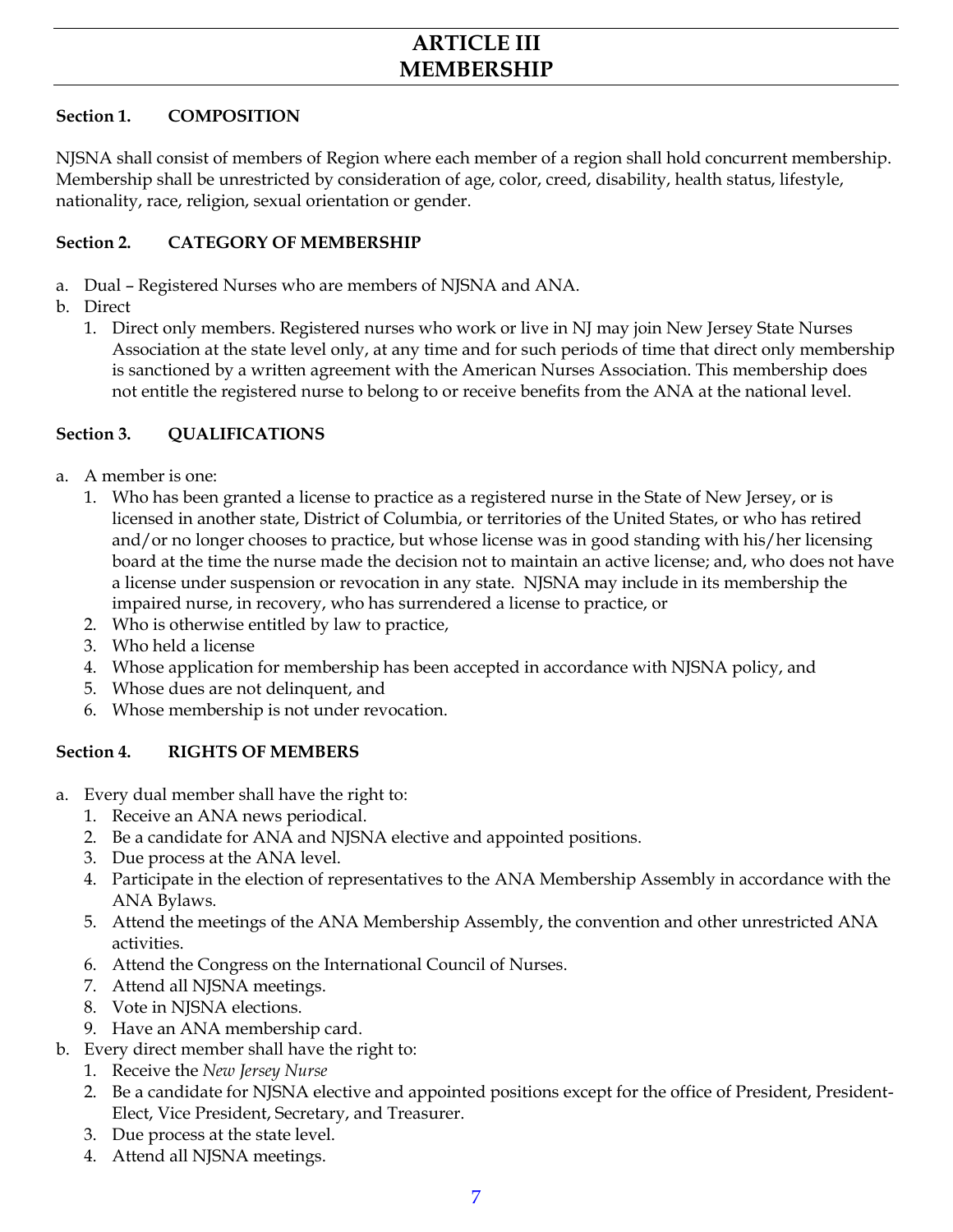5. Vote in NJSNA elections positions except for the office of President and President-Elect.

#### **Section 5. OBLIGATIONS OF MEMBERS**

- a. Every dual member shall be obligated to:
	- 1. Uphold the bylaws of ANA and NJSNA.
	- 2. Abide by the ANA Code of Ethics for Nurses as adopted by the ANA Membership Assembly.
- b. Direct only members every member shall be obligated to:
	- 1. Uphold the Bylaws of New Jersey State Nurses Association
	- 2. Abide by the ANA Code of Ethics for Nurses

#### **Section 6. DISCIPLINARY ACTION**

- a. Members shall be subject to censure or expulsion by this Association for violation of the ANA Code of Ethics for Nurses or for violation of the bylaws of ANA, this Association or its Regions.
- b. Disciplinary action by another ANA constituent member against one of its individual members shall be given full recognition and enforcement provided that such action was taken in accordance with the disciplining constituent member's bylaws and disciplinary procedures.
- c. Members have the right to due process and no such action shall be taken against a member except for nonpayment of dues, until such member shall have been served with specific charges, given a reasonable time to prepare any defense, and afforded a full and fair hearing pursuant to common parliamentary and statutory laws.
- d. The Executive Committee of the New Jersey State Nurses Association Board of Directors (NJSNA BOD) will consult with the Congress on Policy & Practice for interpretation of the ANA Code of Ethics for Nurses.
- e. A member shall have the right of appeal from a decision of the Congress on Policy & Practice and must request within 30 days after receipt of written notification of said decision by the NJSNA BOD of this Association pursuant to common parliamentary and statutory law. Failure to make the aforesaid request within 30 days after receipt of written notification shall preclude a review or further action of this Association.
- f. A member expelled under the provisions of this section shall be eligible for reinstatement after one year upon application to the Congress on Policy & Practice and its subsequent approval thereof.
- g. Three members of the Executive Committee**,** one of which is the President, and two members of the NJSNA BOD will constitute the Disciplinary Committee. The President of the Executive Board will chair the Disciplinary Committee.

### **Section 7. DUES**

- a. The annual dues for a NJSNA/ANA member shall be set forth in dues policy and shall include the present rate of dues paid by the NJSNA to the ANA. In the event that the rate of dues payable to the ANA by the NJSNA is increased in the future, any such change shall be automatically added to the annual dues owed by a NJSNA/ANA member to the NJSNA.
- b. The membership shall establish the dues and any changes to dues at an annual meeting and the dues will be reviewed annually by the NJSNA BOD of the Association and may be adjusted to reflect inflation at a rate not to exceed ten (10 %) percent.
- c. Seven percent of the New Jersey State Nurses Association annual dues are a voluntary contribution to the INPAC. A member may decline to donate to the INPAC and instead designate that the 7% go into the general fund of New Jersey State Nurses Association.
- d. The forfeit of all membership rights shall occur if dues are not paid as required by current policy.
- e. Members who have been active 50 years or more shall be Honorary Members. Membership for Honorary Members will be paid by this Association.
- f. The NJSNA shall continue to pay dues to the ANA pursuant to the ANA bylaws and ANA Membership Assembly policy until such time as 2/3 of the entire NJSNA dual membership votes to disaffiliate from the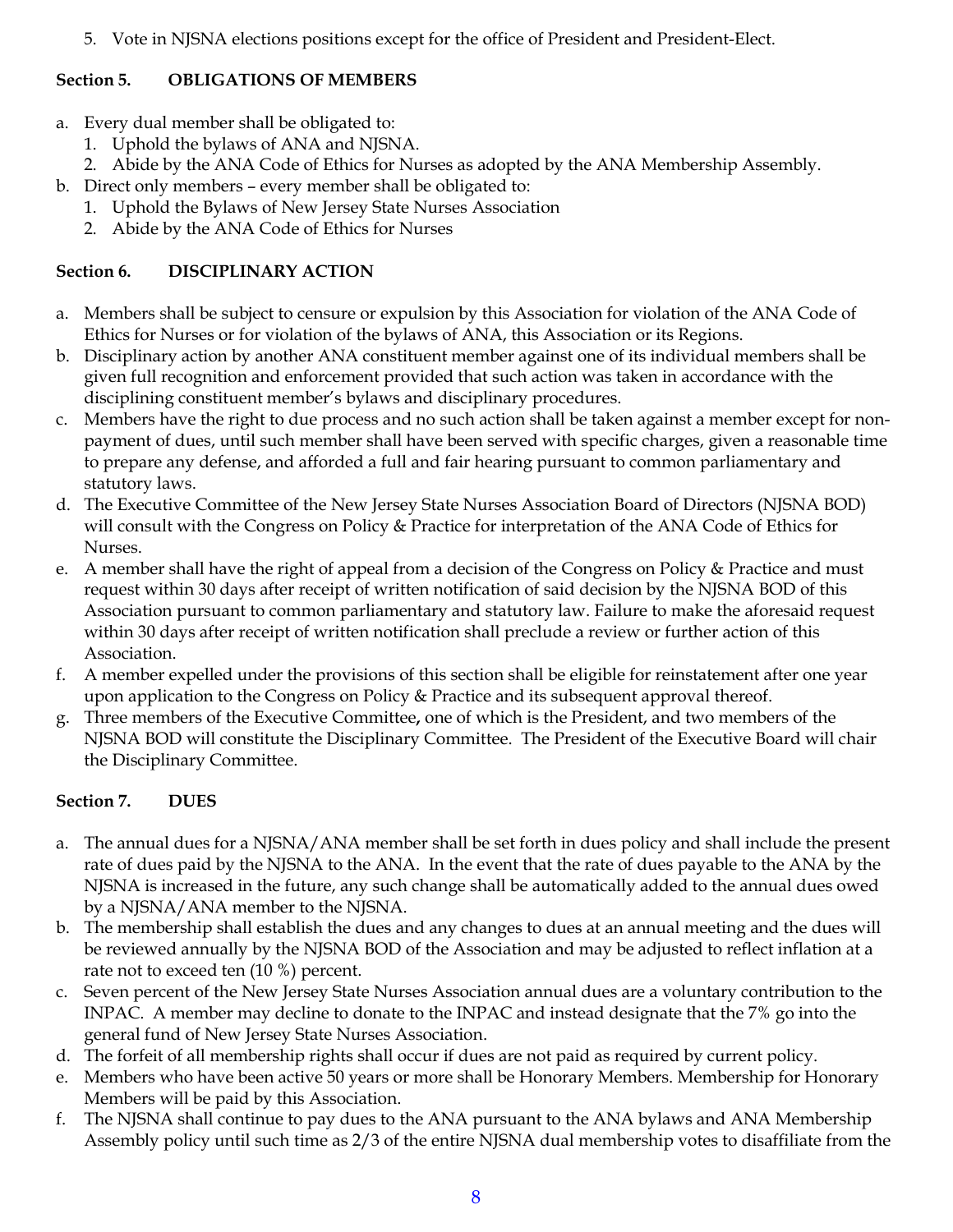ANA. The vote may occur by mail or electronic ballot, with appropriate notice and procedures to protect the integrity and validity of the vote.

#### **Section 8. CHANGE OF DUES CATEGORY**

No monies shall be refunded or additional monies collected when a change in dues category is made within a membership year.

#### **Section 9. TRANSFER**

A member who has completed full payment of dues may transfer to another region within NJSNA or from another SNA to NJSNA without payment of additional dues for the remainder of the membership year. NJSNA is not required to refund dues already paid by a member who transfers to another ANA constituent nurses association.

#### **Section 10. DUES PAYMENT METHOD**

- a. Other plans for payment of membership dues shall be permitted upon approval of the NJSNA BOD.
- b. Participants in other plans for installment payment of membership dues shall be considered members in good standing for the dues year upon payment of current installment.

#### **Section 11. AFFILIATION**

NJSNA is a constituent member of ANA and shall pay dues to ANA in accordance with policies adopted by the ANA Membership Assembly. The dual members of the NJSNA shall continue to have all rights of membership in the American Nurses Association as provided in the ANA bylaws until such time as 2/3 of the entire NJSNA dual membership votes to disaffiliate from the ANA. The vote may occur by mail or electronic ballot, with appropriate notice and procedures to protect the integrity and validity of the vote.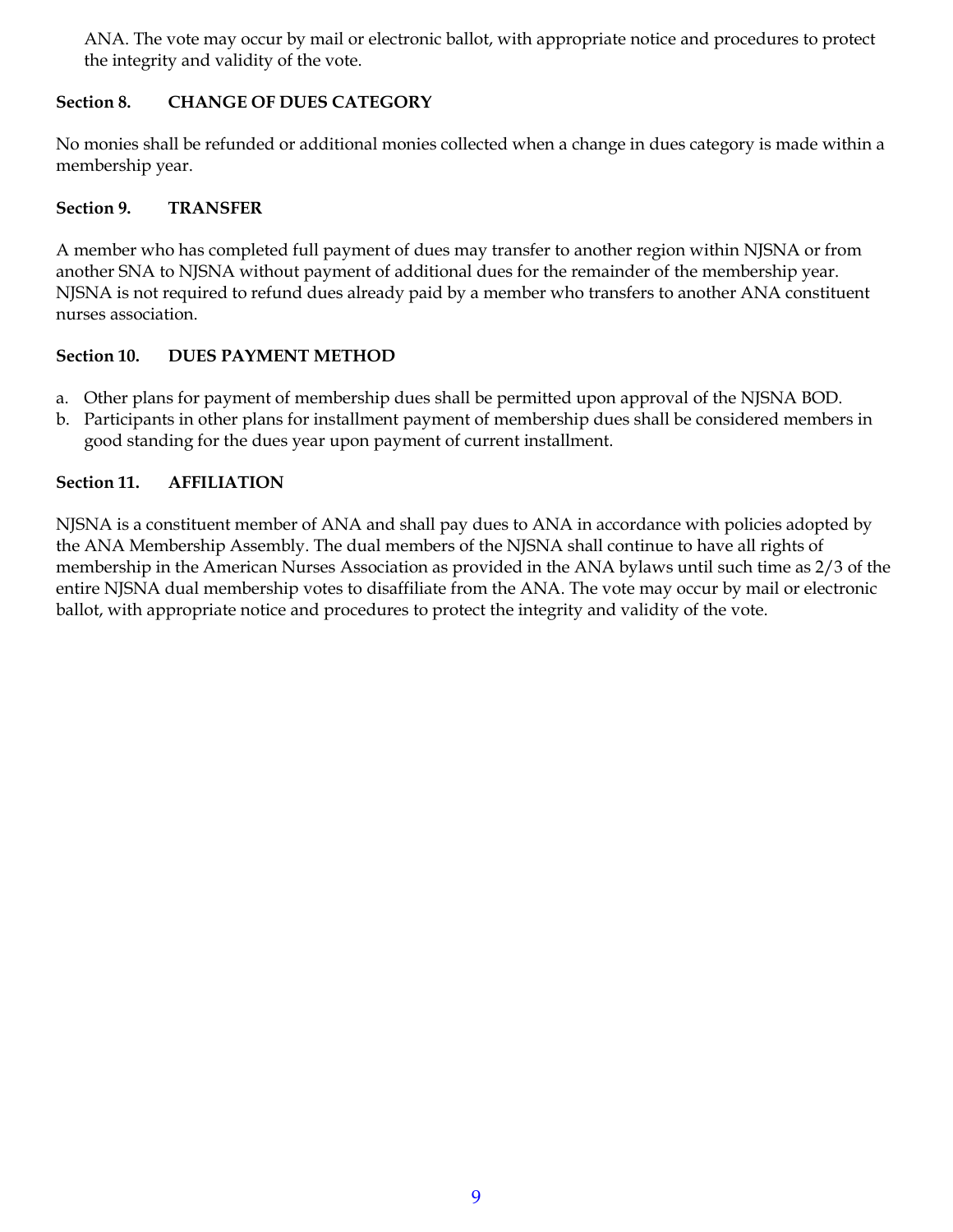## **ARTICLE IV REGIONS**

#### **Section 1. DEFINITION**

A Region is a geographic branch of this Association.

#### **Section 2. BOUNDARIES**

Boundaries of Regions shall be clearly defined and recorded by the NJSNA BOD of this Association. Boundaries may be changed by a two thirds vote of the membership by a secret ballot in conjunction with NISNA elections.

#### **Section 3. QUALIFICATIONS**

A Region, which hereinafter is organized under NJSNA, shall have and maintain a constitution and bylaws upon approval by a majority vote of the NJSNA BOD.

#### **Section 4. AREAS OF CONFORMITY**

Each Region in order to become and remain a Region of NJSNA shall:

- a. Adopt and maintain bylaws that:
	- 1. Are congruent with the NJSNA bylaws.
	- 2. Provide that all members hold concurrent membership in NJSNA and a Region.
	- **3.** Provide for out-of- state members.

#### **Section 5. DUTIES**

It shall be the duty of each Region to:

- a. Send to the Secretary of this Association the names and addresses of all officers and committee chairpersons of the Region immediately following their election or appointment.
- b. Adopt and maintain bylaws which shall be consistent with the NJSNA bylaws and keep this Association supplied with complete and current copies of same.
- c. Submit prior to adopting any proposed amendments to its bylaws said amendments to NJSNA Bylaws Committee for review.
- d. Report to NJSNA as may be required by the NJSNA BOD in order to comply with these bylaws.

#### **Section 6. DISQUALIFICATION**

- a. A Region which fails to comply with the requirements of these bylaws, or for other cause deemed sufficient, may be disqualified as a Region by a two-thirds vote of the NJSNA BOD, provided due notice has been given the Region at least three months before the vote is taken.
- b. Disqualification of a Region shall result in revocation of its charter and all rights and privileges pertaining thereto as such region of this Association.
- c. The Region shall have the opportunity for a hearing with the NJSNA Board within said three-month period.

#### **Section 7. REINSTATEMENT**

A Region, which has been disqualified, may be reinstated by a two-thirds vote of the NJSNA BOD.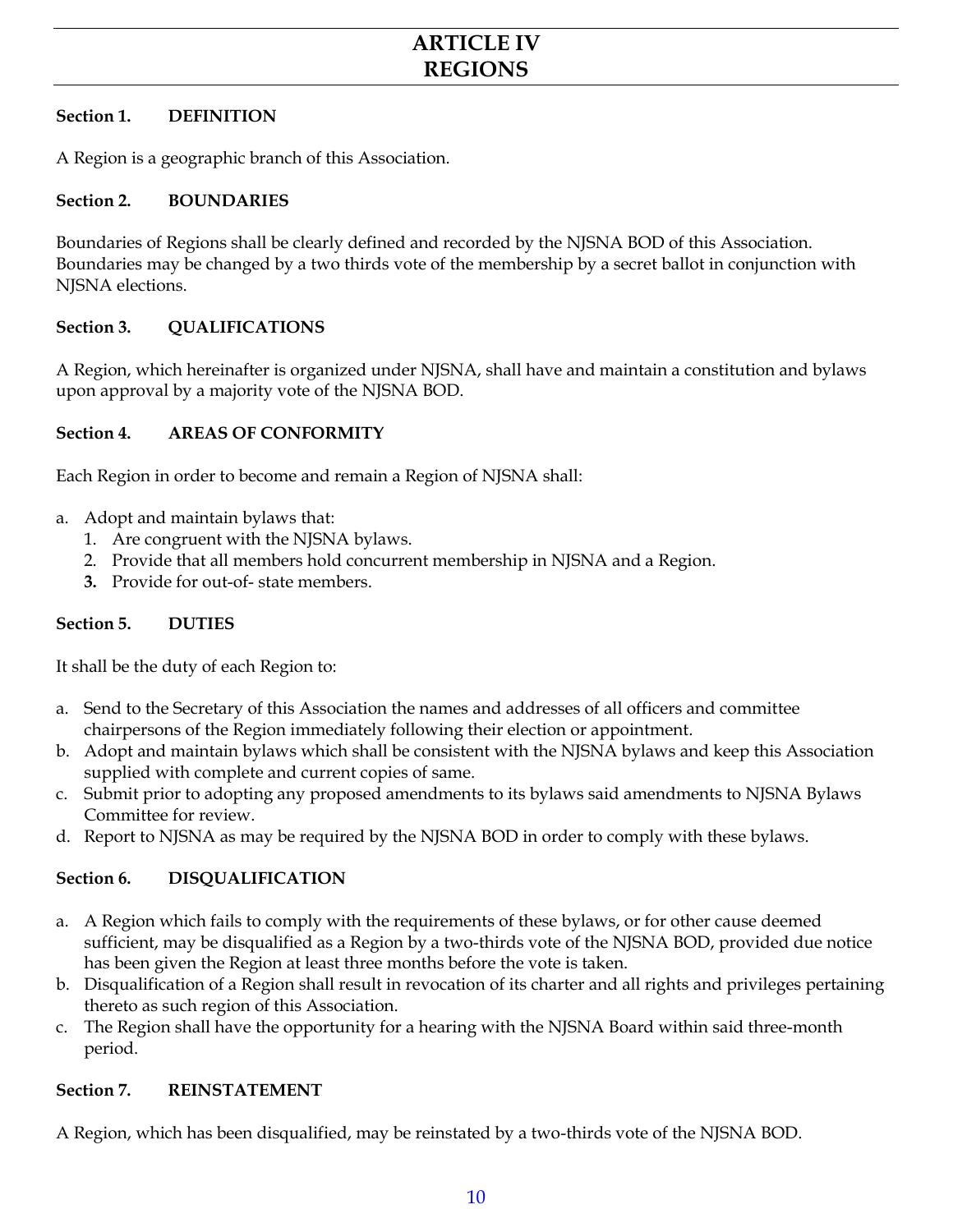## **ARTICLE V ORGANIZATIONAL UNITS**

#### **Section 1. DEFINITION**

An organizational unit is a component of this association.

#### **Section 2. QUALIFICATIONS**

Each organizational unit, in order to become and remain a unit of NJSNA shall:

- a. Be recognized by the NJSNA BOD as an organized unit with a special interest,
- b. Adopt and maintain operational guidelines to include a mission and purposes that conform to NJSNA Bylaws and/or published policies of the NJSNA BOD and keep NJSNA supplied with complete and current copies of same.
- c. Provide that all RN members shall hold membership in NJSNA.
- d. Has a governing body composed of a majority of registered nurses and the rights and privileges of the organizational affiliates shall be determined by and limited to the participation in the NJSNA**.**

#### **Section 3. RESPONSIBILITIES**

It shall be the duty of each organizational unit to:

- a. Send to the Secretary of this Association the names and addresses of all officers immediately following their election or appointment,
- b. Submit an annual report to NJSNA listing goals, activities, outcomes, and membership.
- c. Any unit failing to sustain itself will present an action plan to the NJSNA BOD.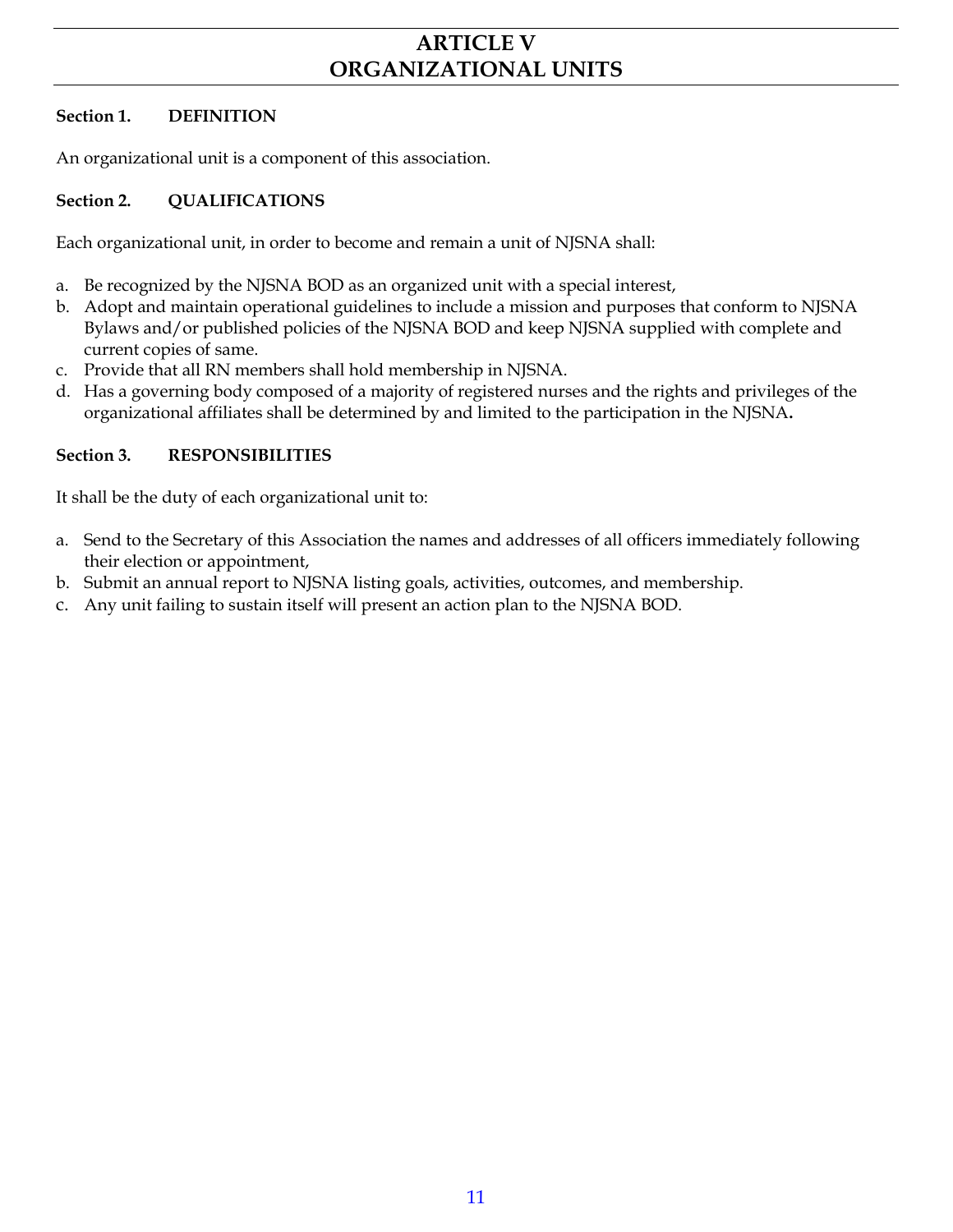## **ARTICLE VI OFFICERS**

#### **Section 1. OFFICERS**

The Officers of the Association shall be: President; President-Elect; Vice President; Secretary; and Treasurer. The Officers of the Association will be members of NJSNA/ANA.

#### **Section 2. TERMS OF OFFICE**

- a. The President shall serve a term of two years and may not serve consecutive terms except in the event a President-Elect fills a vacancy in the office of President.
- b. The President-Elect shall be elected for a term of two years in the even numbered years and automatically becomes President.
- c. The Vice President shall be elected for a term of two years in the odd numbered years and shall serve no more than two consecutive terms.
- d. The Secretary shall be elected for a term of two years in the odd numbered years and shall serve no more than two consecutive terms.
- e. The Treasurer shall be elected for a term of two years in even numbered years and shall serve no more than two consecutive terms.

#### **Section 3. VACANCIES**

- a. In the event of a vacancy occurring in the office of President, the President-Elect shall assume the office of President and a special election will be held within 60 days for President Elect.
- b. All other vacancies and officers' positions shall be filled by the NJSNA BOD.

#### **Section 4. CONFLICT OF INTEREST**

No Officer shall serve concurrently as an Officer or Director of any state nurses association if such participation results in conflict of interest with NJSNA as determined by the NJSNA BOD.

#### **Section 5. DUTIES AND RESPONSIBILITIES**

- a. The Officers of this Association shall perform the duties prescribed by these bylaws and such other duties as may be required by the Association or by its NJSNA BOD.
- b. All Officers upon expiration of their respective terms of office shall forthwith surrender all property in their possession pertaining to their office to state headquarters.
- c. The President shall:
	- 1. Serve as Chairperson of the NJSNA BOD and Executive Committee.
	- 2. Appoint standing and special committees with the approval of the NJSNA BOD.
	- 3. Serve as ex-officio member of all committees, except the Committee on Nominations.
	- 4. Serve with the Chief Executive Officer as representative of this Association at meetings of the ANA Leadership Council. In case of inability of either to attend, the President may appoint alternates.
	- 5. Serve as an elected representative to the ANA Membership Assembly.
	- 6. Preside at all meetings of the Association and conduct them by a formal order of business.
	- 7. Deliver an annual address.
	- 8. Notify all Officers, Directors and committees of their election or appointment
	- 9. Perform all other duties of the office.

#### d. The **President-Elect** shall:

- 1. Serve as an elected representative to the ANA Membership Assembly.
- 2. Assume all duties of the President in the President's absence.
- 3. Assume such duties as assigned to them by the President or the NJSNA BOD of this Association.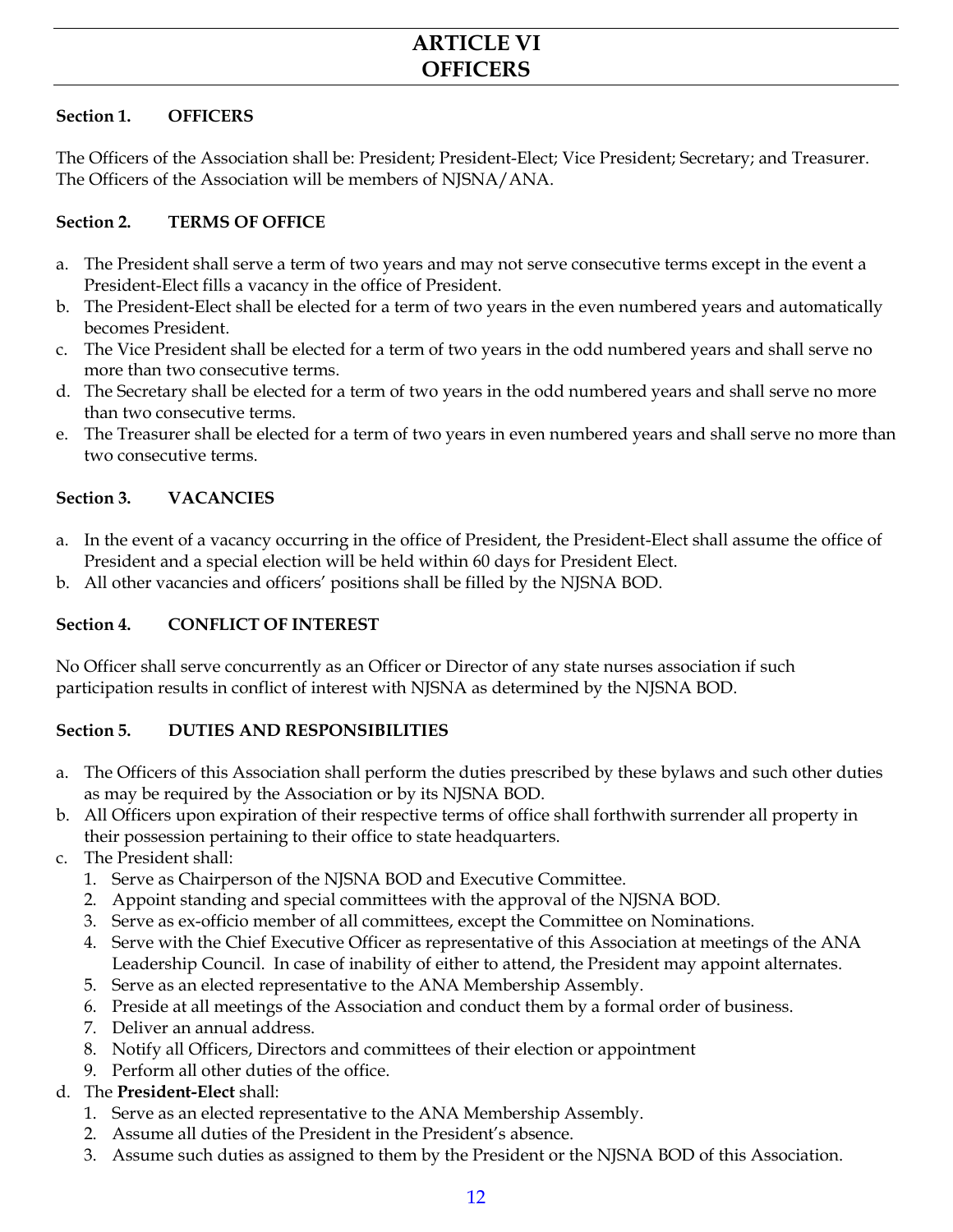- e. The **Vice President** shall:
	- 1. Assume all duties of the President-Elect in the President-Elect's absence.
	- 2. Act as chairperson for any Task Force appointed by the President to advise the Board on new policies regarding membership and communication.
	- 3. Act as chairperson for the Membership Committee and the Awards Committee.
- f. The **Secretary** shall:
	- 1. Keep the minutes of the Executive Committee and NJSNA BOD.
	- 2. Preserve all papers, letters and transactions of the Association.
	- 3. Submit a report to the NJSNA members at each annual convention.
	- 4. Submit to the ANA Committee on Bylaws for review for harmony and conformity any NJSNA proposed amendments at least 60 days, and preferably 90 days, before the date that NJSNA members must be notified of the intent to amend the current NJSNA Bylaws.Send to the ANA headquarters within one month after final adoption, complete and up-to-date copies of all amendments to the bylaws of NJSNA; and copies of each new addition to the Articles of Incorporation.
	- 5. Present to the NJSNA BOD all applications from Regions for recognition as part of NJSNA**.**

#### g. The **Treasurer** shall:

- 1. Receive and have charge of all funds of the Association.
- 2. Report to the NJSNA BOD the financial standing of the Association whenever requested to do so and make a full report to the Association at each annual meeting.
- 3. The treasurer will meet with the NJSNA Staff responsible for financial management of NJSNA to review the financial statements and audits.
- 4. Serve as Chair of the Joint Finance Committee.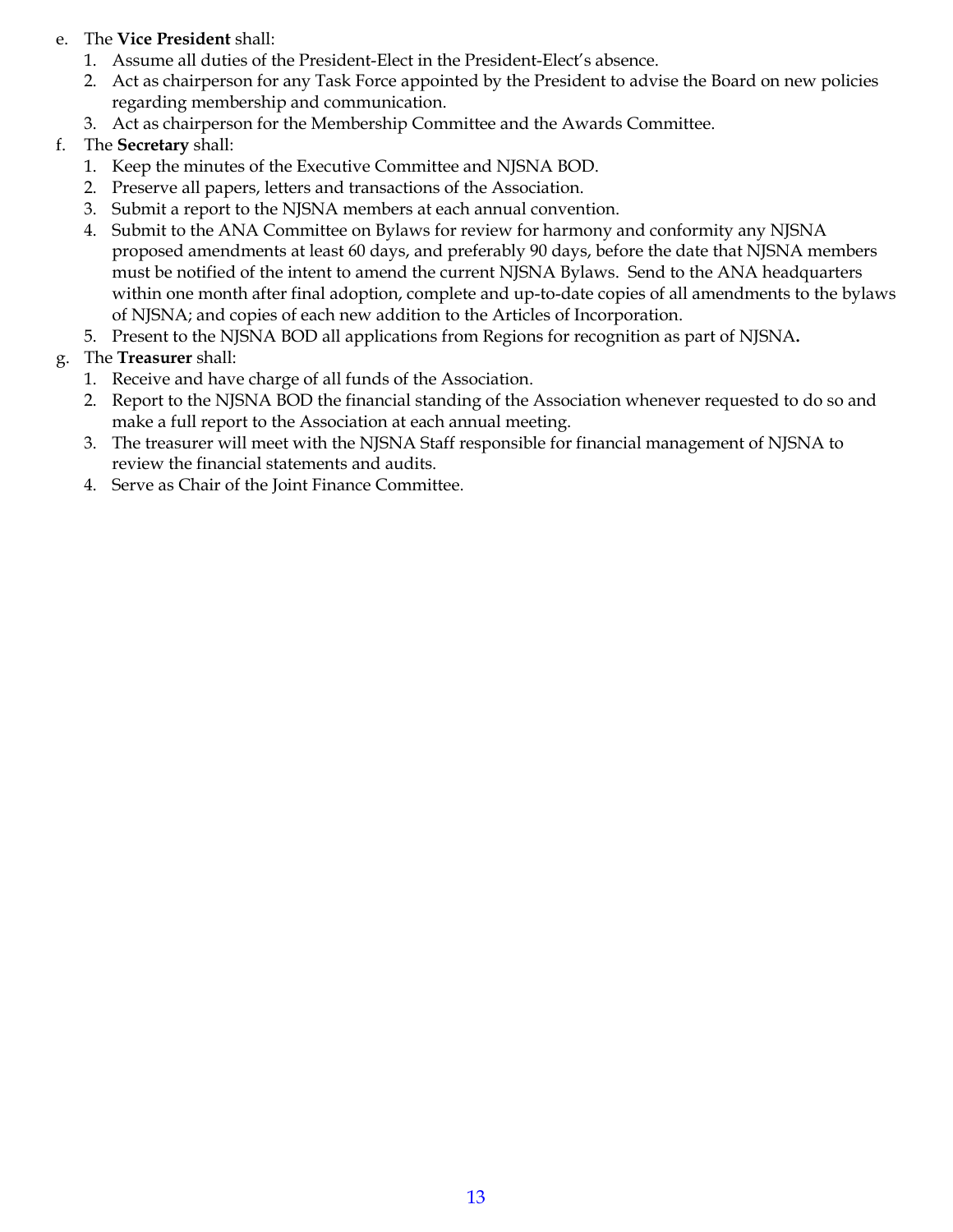## **ARTICLE VII MEETINGS OF THE ASSOCIATION**

#### **Section 1. ANNUAL MEETING**

- a. There shall be an annual meeting of the Association.
- b. Notices of the annual meeting shall be mailed or emailed to membership at least 30 days before the first day of the annual meeting.
- c. Quorum: Five members of the NJSNA BOD and two percent of the membership rolls, as of the 1st day of the month prior to the annual meeting; and representatives from at least fifty percent (50%) of the regions shall constitute a quorum.

#### **Section 2. SPECIAL MEETING**

a. Special meetings of this Association may be called by the NJSNA BOD and shall be called by the President upon written request of the majority of the Regions. No business other than that specified in the call thereto, shall be considered at any special meeting.

#### **Section 3. VOTING**

a. Each member who is present and in good standing defined as having dues payment current as of the  $1<sup>st</sup>$ day of the month prior to the annual or special meeting shall be entitled to one vote.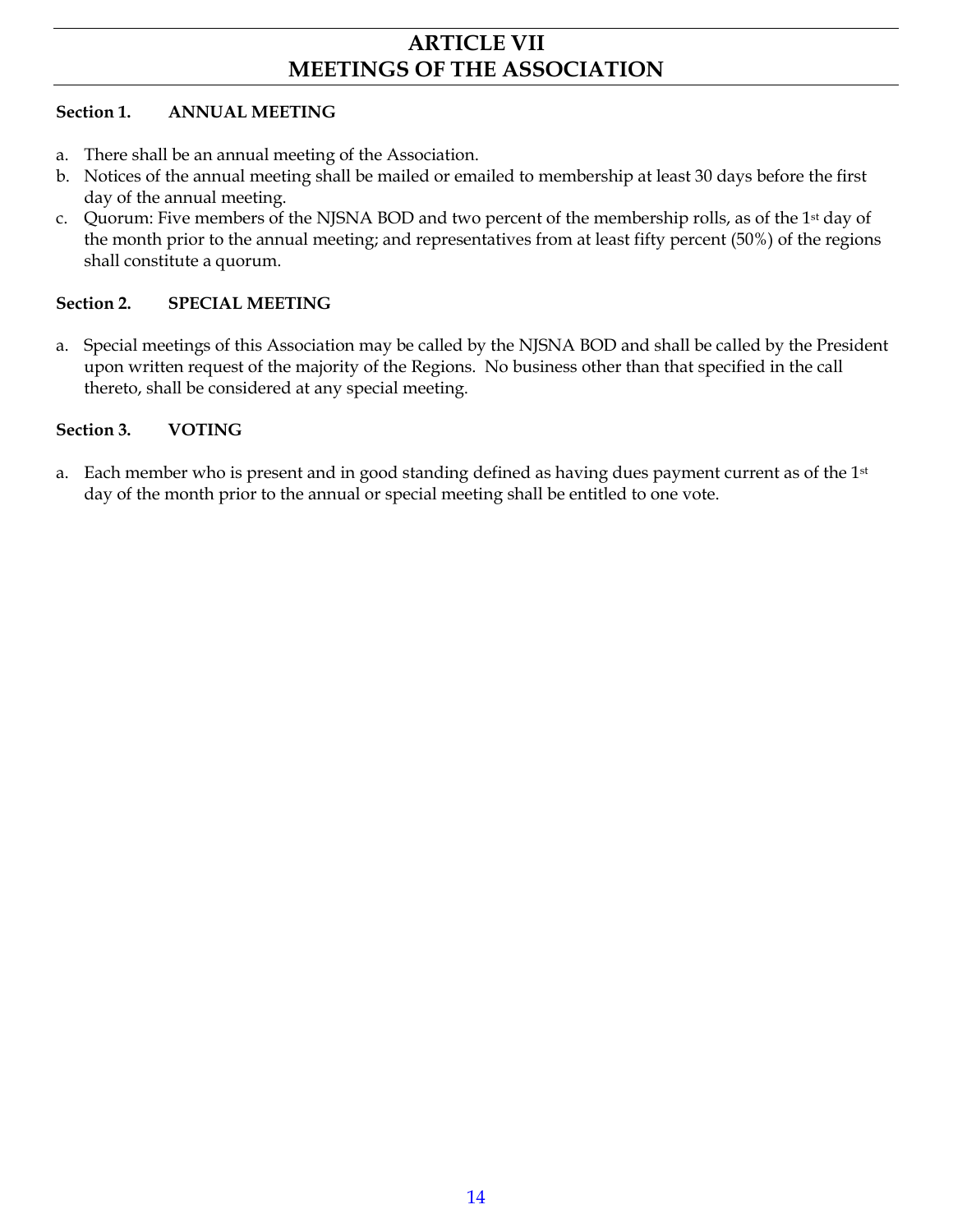#### **ARTICLE VIII BOARD OF DIRECTORS**

#### **Section 1. DEFINITIONS**

The NJSNA BOD is composed of elected members and serves as the agent for the NJSNA membership.

#### **Section 2. FUNCTIONS**

The business and affairs of the Association shall be managed by or under the direction of the NJSNA BOD and the NJSNA BOD shall have the following specific duties and responsibilities:

- a. Develop, promulgate and implement a strategic plan for the Association.
- b. Establish policies governing the affairs of the Association and devise and promote measures for the Association's growth and development.
- c. Insure that the Association addresses ethical and human rights issues related to nursing practice, education, research and operation of the Association.
- d. Exercise the corporate responsibility and fiscal duties of the Association consistent with applicable provisions of the law.
- e. Appoint and/or define the authority and responsibilities of the Chief Executive Officer.
- f. Establish financial policies and procedures, adopt the budget, submit all books annually to a certified public accountant for audit and present an annual financial statement to the membership.
- g. Establish policies and procedures for the operation and maintenance of state headquarters.
- h. Assume responsibility in regard to Regions as specified in Article II.
- i. Appointment powers:
	- 1. Fill any vacancy on the Committee on Nominations, the NJSNA BOD, and any office except a vacancy occurring in the office of the President or President-Elect.
	- 2. Approve the appointment of standing committees and ad-hoc committees as the need for them arises.
	- 3. Appoint a consultant to the New Jersey Nursing Students, Incorporated.
	- 4. Make all other appointments not otherwise provided for in these bylaws.
	- 5. Submit to the Governor a list of qualified members recommended for appointment to the New Jersey Board of Nursing.

#### **Section 3. COMPOSITION**

The Board shall consist of the officers of the Association; the Chairperson of the Congress on Policy and Practice, the four Directors, and Regional Presidents.

- a. The five officers shall be: President, President-Elect, Vice President, Secretary, and Treasurer.
- b. The Chairperson of the Congress on Policy and Practice shall have voice and vote at all meetings. If a Chairperson is unable to attend a meeting, the Congress shall send the member of that Congress so elected by the Congress to assume chair duties in the absence of the Chairperson. The designee shall have voice and vote.
- c. The Presidents of the Regions of NJSNA shall have voice and vote at all meetings of the NJSNA. If a Region President is unable to attend a meeting, the region shall send an elected officer as outlined in the Region's Bylaws. The designee shall have voice and vote.

#### **Section 4. ABSENCES**

The absence of any member from the NJSNA BOD from two consecutive meetings shall be referred to the Executive Committee for review and action. Special hearings thereon will be held by the Executive Committee on request.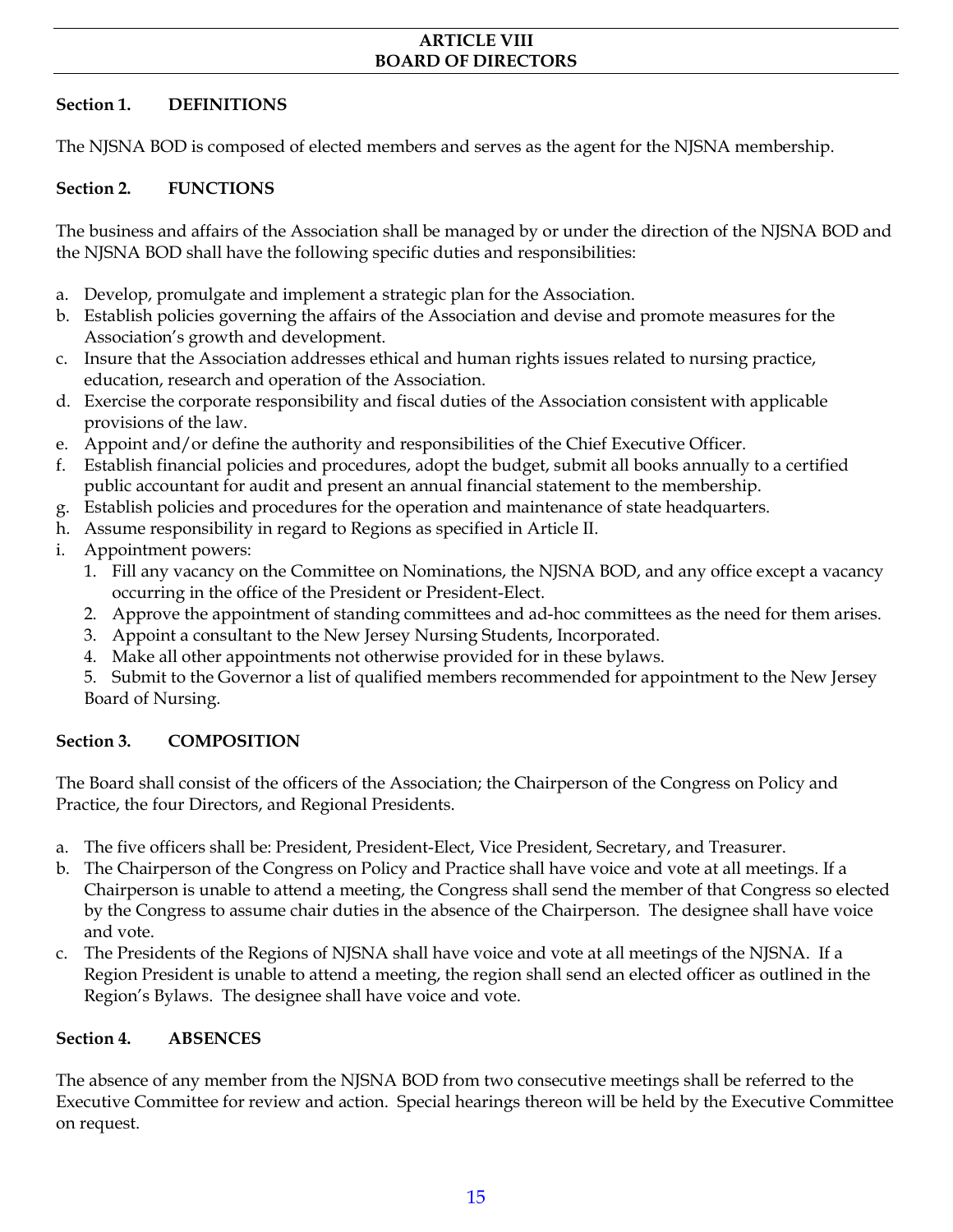#### **Section 5. TERMS OF OFFICE**

- a. Each Director shall serve for a term of three years with one director being elected each year, or until a successor is elected.
- b. No Director shall serve more than two consecutive terms. A Director who has served more than half a term shall be considered to have served a term.
- c. No Officer or Director elected by the general membership shall serve more than eight (8) consecutive years on the NJSNA BOD. The office of President is not included in the eight-year period.

#### **Section 6. CONFLICT OF INTEREST**

- a. No Director shall serve concurrently as an Officer or Director of any other state nursing organization if such participation results in conflict of interest with NJSNA as determined by the NJSNA BOD.
- b. Any member of the NJSNA BOD or staff of NJSNA, who will derive any profit or gain, directly or indirectly, by reason of membership on the NJSNA BOD, or for services to the Association, shall declare such interest to the Association and will refrain from participating in any decision on such matters. The individual's abstention from vote and reason for it will be recorded.

#### **Section 7. MEETINGS**

- a. Regular meetings of the NJSNA BOD shall be held prior to the annual meeting and at such other times and places as shall from time to time be determined by action of the NJSNA BOD.
- b. Special meetings of the NJSNA BOD may be called by the President on at least three days' notice to each member of the Board either personally, by email or telephone, and shall be called by the President on like notice or upon written request of five or more members of the NJSNA BOD. Special meetings shall be held at the time and place as may be specified in the notice thereof.

#### **Section 8. QUORUM**

A quorum of the NJSNA BOD shall be majority of the elected or appointed Directors, Officers, Congress chair, and a minimum of 3 Region Presidents.

#### **Section 9. EXECUTIVE COMMITTEE**

There shall be an Executive Committee of the NJSNA BOD composed of the President, President-Elect, Vice President, Secretary and the Treasurer of the Association. This committee shall have all powers of the NJSNA BOD to transact business of an urgent nature between board meetings. All transactions of this committee shall be reported at the next regularly scheduled meeting of the NJSNA BOD. A majority of the membership of this committee shall constitute a quorum.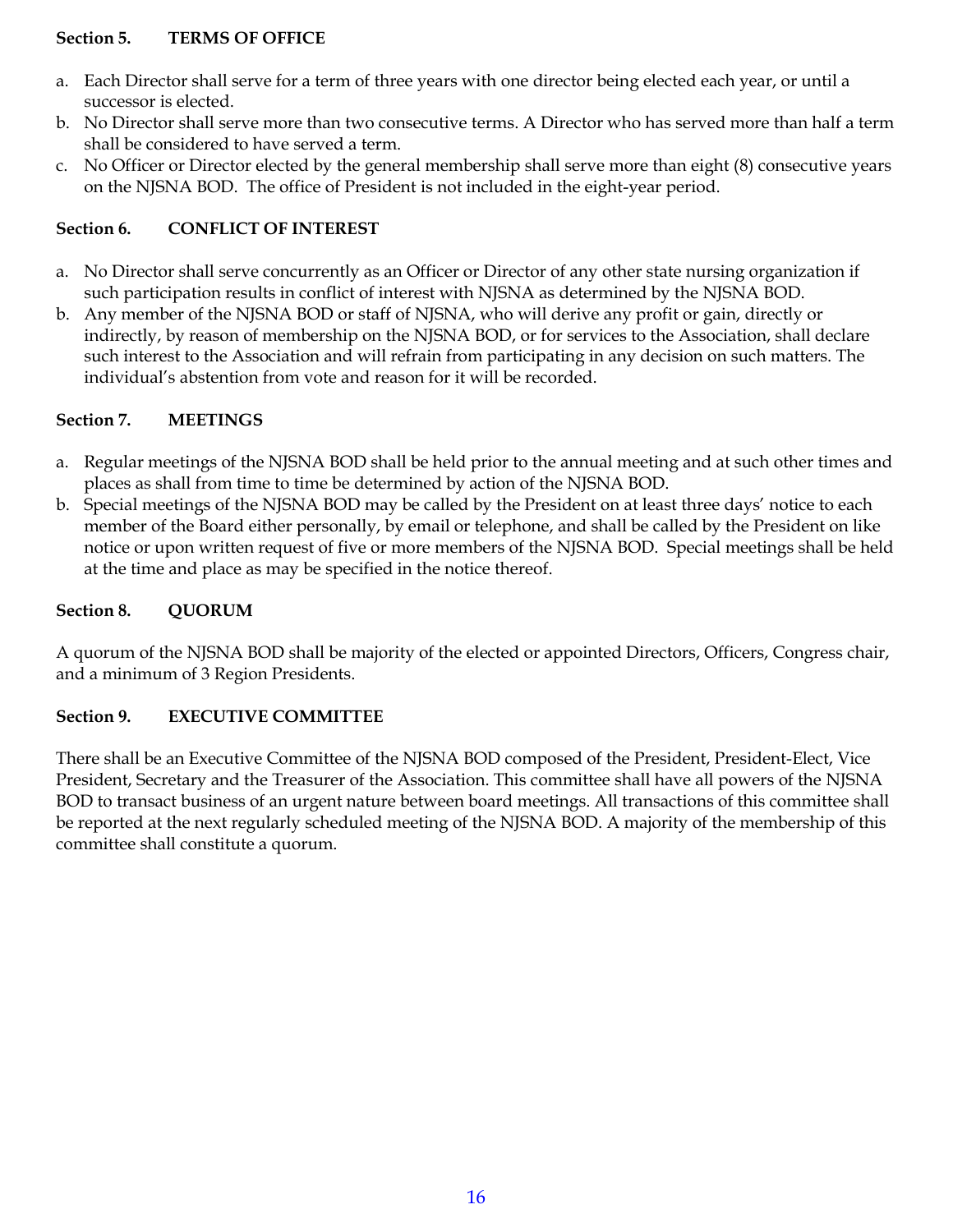## **ARTICLE IX STANDING COMMITTEES**

#### **Section 1. DEFINITIONS**

- Standing Committees shall be:
	- 1. Bylaws (Section 4)
	- 2. Continuing Education Approver Unit (Section 5)
	- 3. Convention Committee (Section 6)
	- 4. Joint Finance Committee (Section 7)
	- 5. Resolutions and Reference (Section 8)

#### **Section 2. COMPOSITION**

- a. Standing Committees shall be composed of a minimum of 5 members of the Association.
- b. Members of a standing committee, unless otherwise specified herein, shall be appointed annually, for a two-year term with eligibility for reappointment for one consecutive term.
- c. Approximately half of the members shall be appointed on even years while the other half of the committee membership shall be appointed on odd years.
- d. A majority of the membership of the committee shall constitute a quorum.
- e. The chair of each committee, will designate an individual at the beginning of the meeting to take the minutes and submit the minutes to the CEO within 21 days.

#### **Section 3. VACANCIES**

- a. The absence of a member from two consecutive meetings shall be referred by the committee chair, to the NJSNA BOD for review and action.
- b. All vacancies shall be filled through appointment by the President with the approval of the NJSNA BOD.

#### **Section 4. BYLAWS COMMITTEE**

- a. Consists of the Region President-Elect/Designee and at least one member from each Region.
- b. All members appointed to the Committee on Bylaws must be dual members of both NJSNA and ANA**.**
- c. Suggest and receive all proposed amendments to these bylaws.
- d. Reviews the Articles of Incorporation and/or bylaws of any nurses association wishing to become a Region.
- e. The committee shall report its findings to the NJSNA BOD of this Association whose decision as to the acceptability of the Association as a Region shall be final.
- f. Advises Regions concerning proposed amendments to their Articles of Incorporation and bylaws in order that these may be kept in conformity with these bylaws and those of ANA.
- g. The President of NJSNA will appoint a member of the NJSNA BOD to serve as liaison to the Bylaws committee.

#### **Section 5. CONTINUING EDUCATION APPROVER UNIT**

- a. The Continuing Education Approver Unit Committee:
	- 1. Consists of five members. The majority shall have a minimum of a Master's Degree in Nursing and have expertise in nursing practice, education, and/or research.
	- 2. Promote approved continuing education available to Registered Nurses in New Jersey.
	- 3. Implement ANA/American Nurses Credentialing Center (ANCC) standards for Continuing Nursing Education.
	- 4. Formulate policy regarding continuing education for the Approver Units.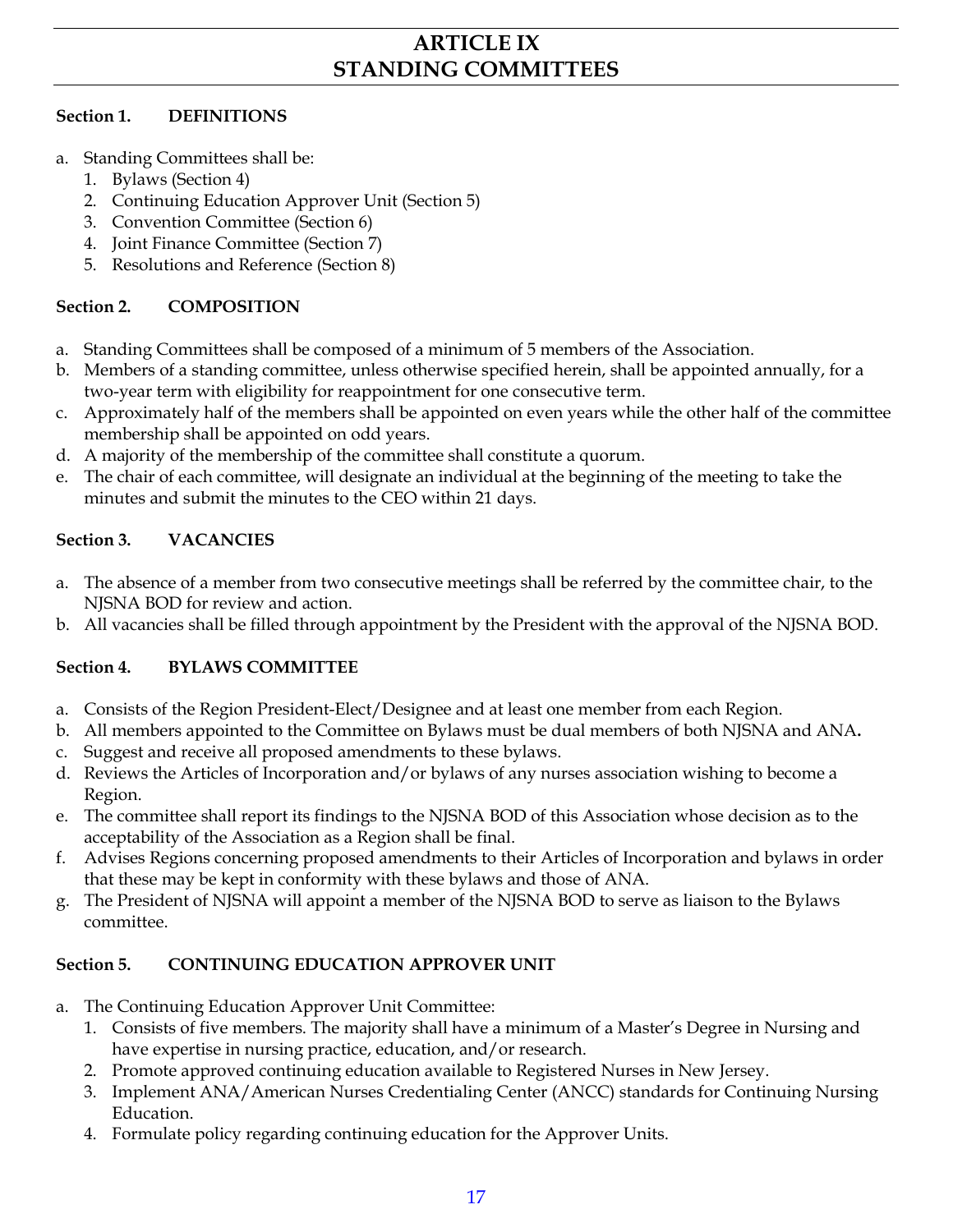#### **Section 6. CONVENTION COMMITTEE**

#### a. The Convention Committee

- 1. Consists of the CEO, current President, Events Manager, and five (5) additional members.
- 2. Members are appointed by the President in consultation with the CEO.
- 3. Members shall serve a 2-year term and may serve an additional 2-year term. Fifty percent (50%) of the committee rotates off each year.
- 4. Plan, organize and orchestrate the Annual Convention and Business Meeting of the Association.
- 5. Formulate strategies for exhibits, advertising and monitoring of convention committee.

#### **Section 7. JOINT FINANCE COMMITTEE**

- a. Consists of the Treasurer of this Association who shall serve as Chairperson and four other members consisting of:
	- 1. Current President.
	- 2. Current Chair of the Institute for Nursing.
	- 3. Two New Jersey State Nurses Association members appointed by the chair of the Finance Committeeat least one of who must be a member of the NJSNA BOD.
- b. Prepares an annual budget, advises as to expenditures and investments of funds and reports the same to the NJSNA BOD before the end of the fiscal year.

#### **Section 8. RESOLUTIONS AND REFERENCE COMMITTEE**

- a. Consists of one representative of each Region of the Association.
- b. Suggests, screens, and develops all proposed resolutions and references and submits same to the membership at the annual meeting.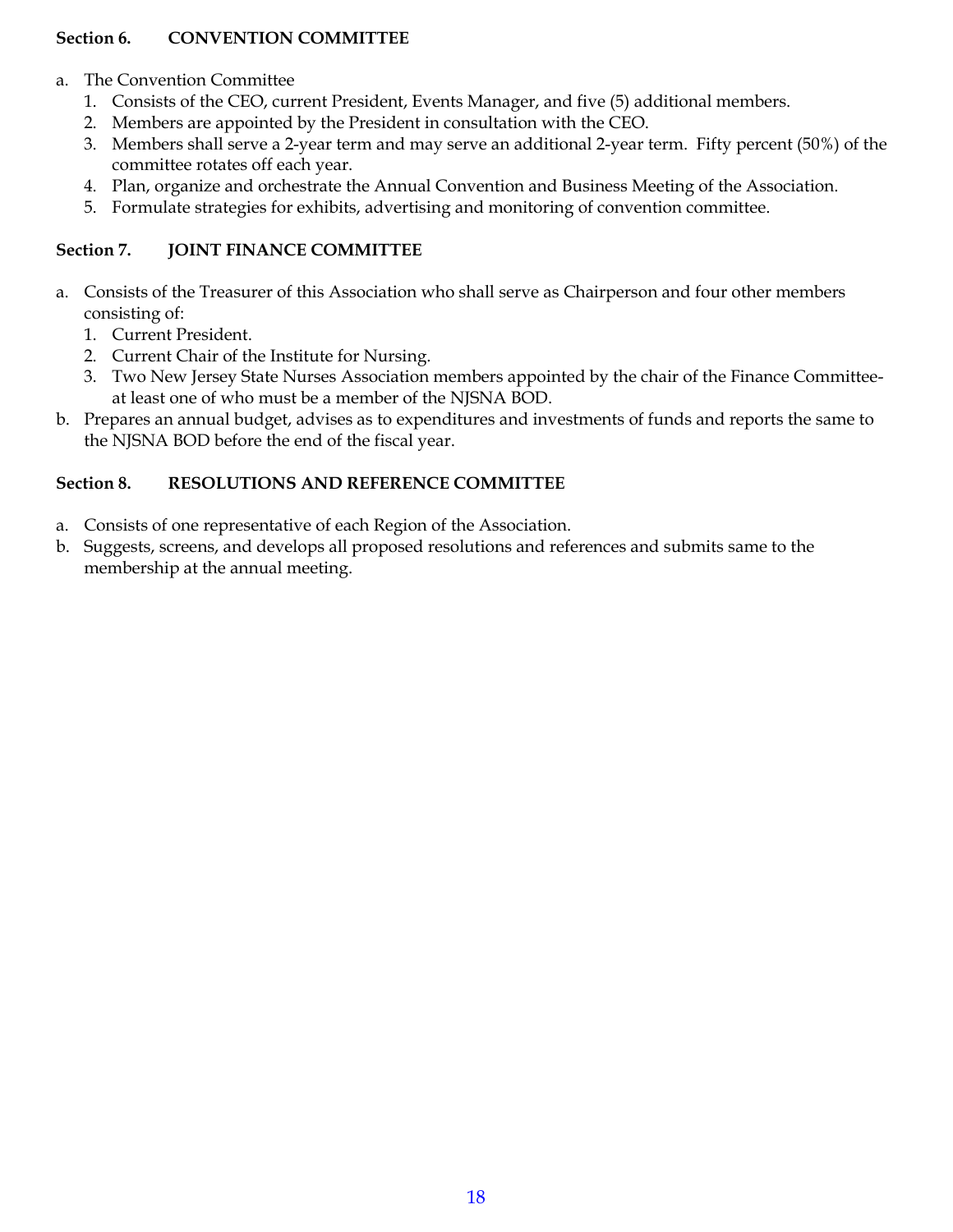## **ARTICLE X NOMINATIONS AND ELECTIONS**

#### **Section 1. COMMITTEE ON NOMINATIONS**

The Committee on Nominations shall consist of seven persons elected as follows:

- a. Three members are to be elected for two years in the odd numbered years. The member receiving the highest number of votes shall be Chairperson-Elect for the first year and the Chairperson for the second year of the term.
- b. Four members are to be elected for two years in the even numbered years. The member receiving the highest number of votes shall be the Chairperson-Elect for the first year and the Chairperson for the second year of the term.
- c. All members of the Committee on Nominations must be dual members of both NJSNA and ANA.

#### **Section 2. NOMINATIONS**

- a. Any member of this Association may submit names of a candidate for office, if the person is a member in good standing as previously defined in these bylaws and is qualified and willing to serve, except only dual members of both NJSNA and ANA can nominate individuals as candidates for the NJSNA President and President-Elect or any other officer that might represent NJSNA at the ANA Membership Assembly and the candidates for the Committee on Nominations.
- b. The Committee on Nominations shall prepare a slate consisting of at least two nominees for each office to be filled.
- c. The Committee on Nominations shall request from the members of this Association the names of members qualified to serve as Representative or alternates to the ANA Member Assembly. The number of representatives elected shall be in accordance with the formula specified in the ANA Bylaws. The NJSNA President and President Elect shall be elected as a Representative to the ANA Membership Assembly. Each representative and alternate shall be elected for a two-year term or until a successor is elected. A representative shall not serve for more than two consecutive terms, exclusive of the President, and President-elect. Alternate delegates who serve more than one year shall be considered to have served a term
- d. The Nominations Committee shall publish the slate in the *New Jersey Nurse* or on the web site before the election period.
- e. The biography of each nominee shall be included with the ballot.
- f. If the name of a member of the Committee on Nominations is submitted as a suggested candidate for the ballot of this Association with the permission of that member, said member shall resign from the committee.

#### **Section 3. ELECTIONS**

- a. Elections shall take place in a secret ballot. The preliminary ballot is to go out (be posted) not later than 14 days prior to the annual meeting. Nominations may be accepted during the annual meeting. The final ballot is published/posted within 7 days of the annual meeting, and voting will end 28 days after the ballot is published.
- b. Elections may take place on-line through an electronic confidential password required member's only site.
- c. Voting shall not be limited to nominees on the ballot. Voters may write in on the official ballot, the names of other eligible candidates.
- d. Votes shall be counted and results reported to the membership via *New Jersey Nurse*.
- e. A plurality vote shall constitute an election. In case of a tie, the choice shall be determined by lot.
- f. Terms of office shall be from January 1—December 31.
- g. All ballots and other records shall be preserved for two years.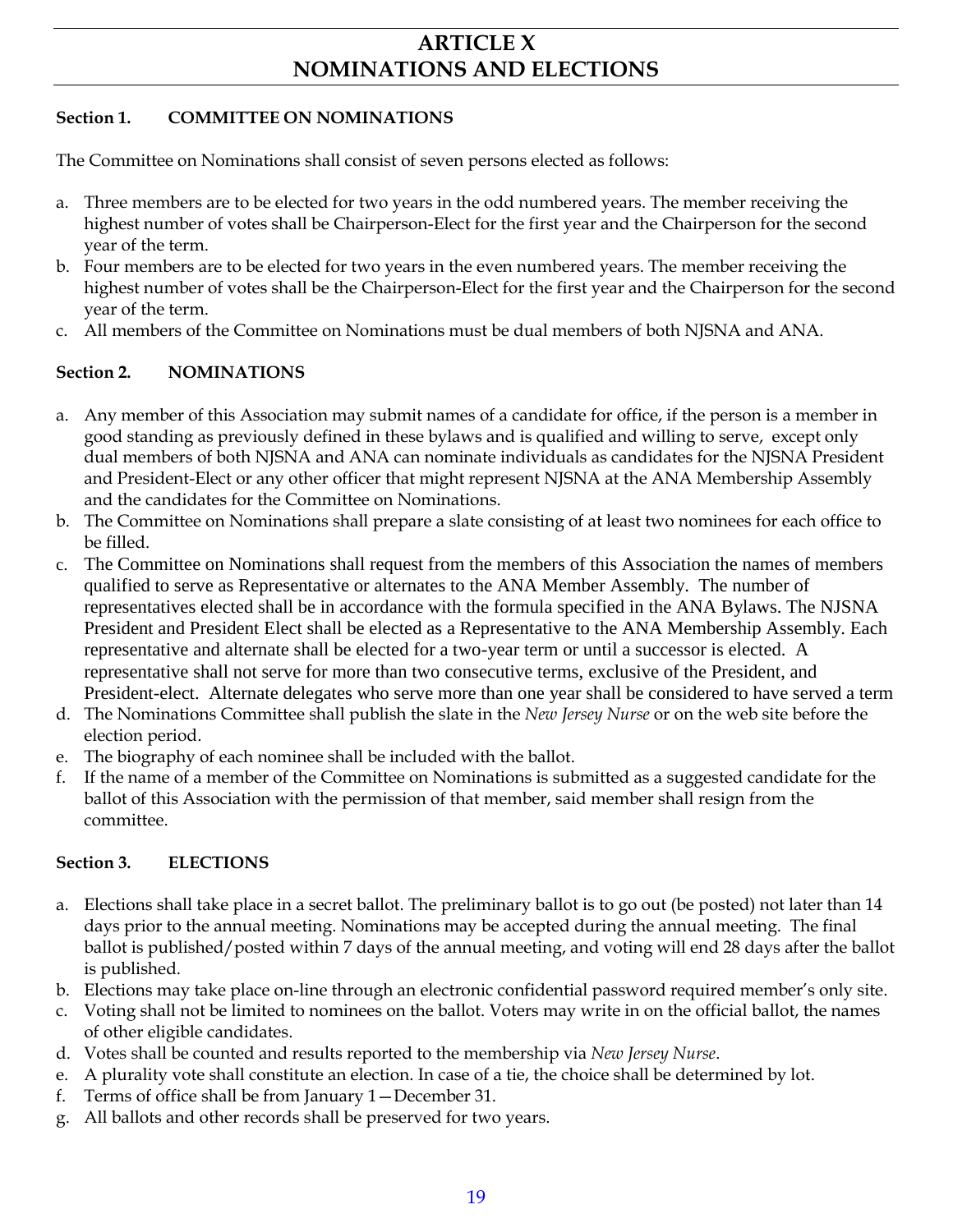#### **Section 4. ELECTION POLICIES AND PROCEDURES**

a. Nominations and election policies and procedures shall be determined by the NJSNA BOD and shall be consistent for all units of NJSNA. A member who is not on the ballot shall be appointed by the NJSNA BOD to oversee the election process. This person will report the results to the membership.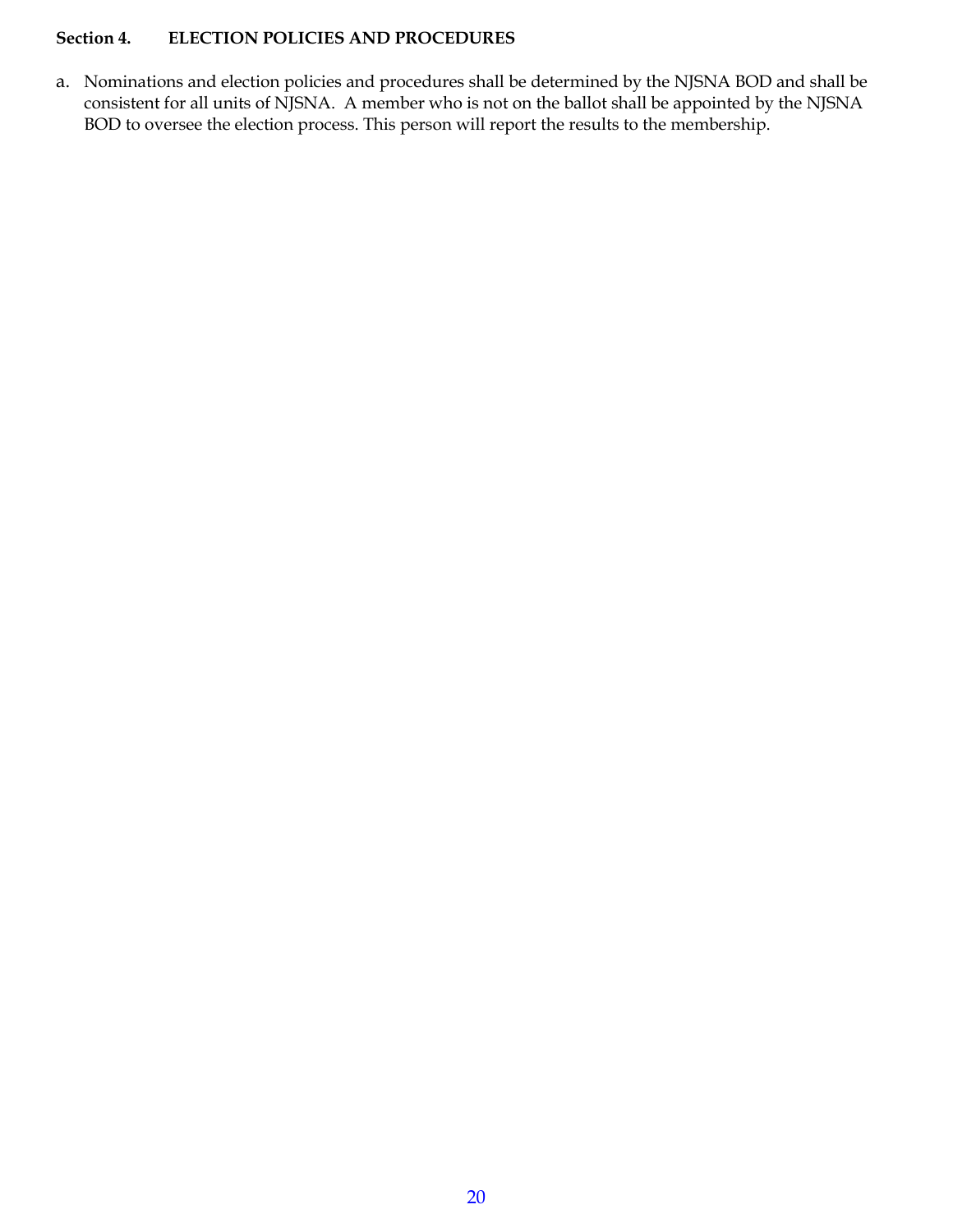## **ARTICLE XI NEW JERSEY STATE NURSES ASSOCIATION INTERESTED NURSES POLITICAL ACTION COMMITTEE**

#### **Section 1. PURPOSE**

The New Jersey State Nurses Association Interested Nurses Political Action Committee (INPAC) is the nonpartisan political action committee of NJSNA.

#### **Section 2. ACCOUNTABILITY**

- b. INPAC shall operate under its own bylaws, and shall be in conformity and compliance with the policies and legislative platforms of NJSNA, and shall be in compliance with the New Jersey Election Law Enforcement Commission.
- c. The board of trustees of INPAC shall report to and be accountable to the NJSNA BOD.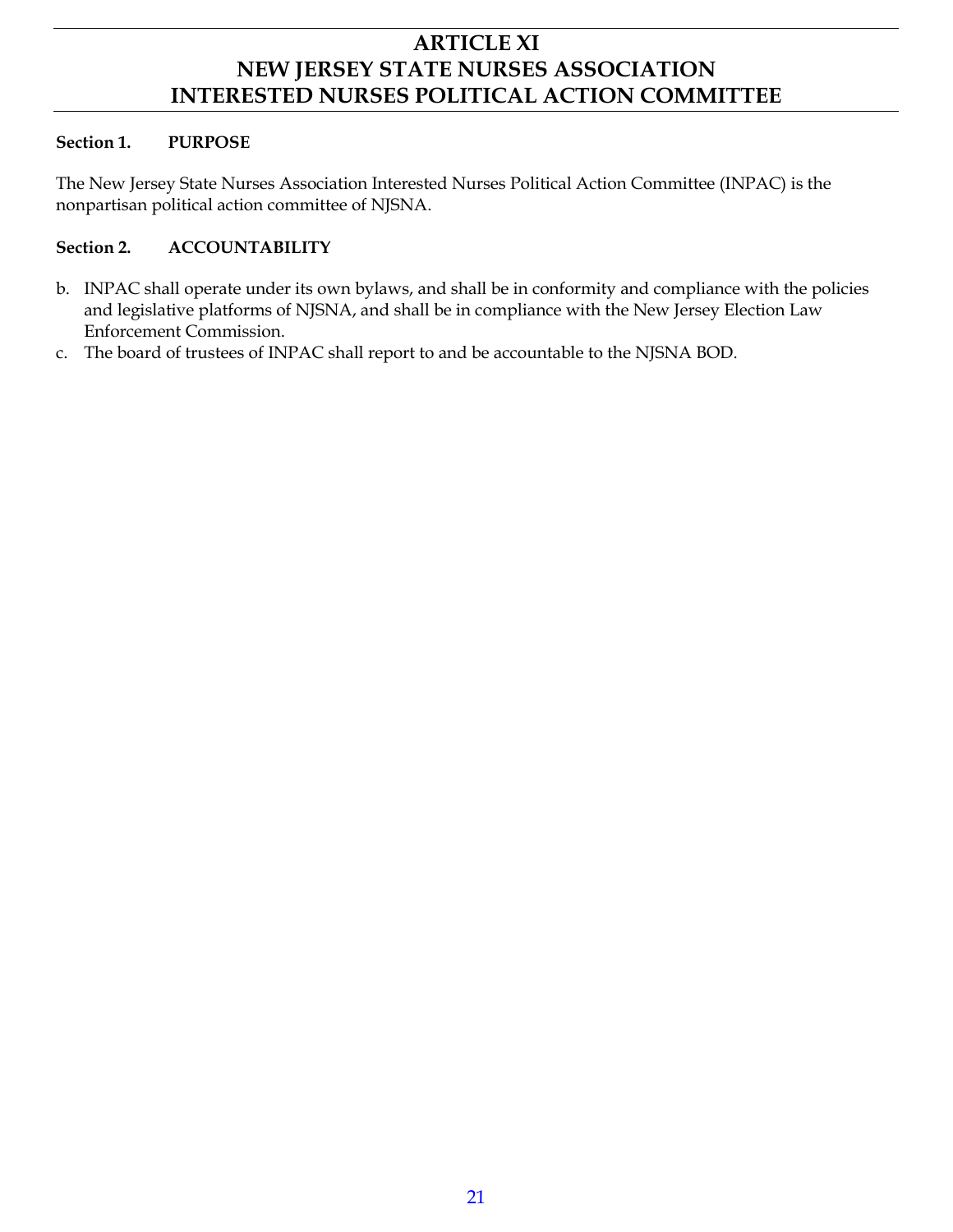## **ARTICLE XII CONGRESS ON POLICY AND PRACTICE**

#### **Section 1. PURPOSE**

There shall be a Congress on Policy and Practice to promote and perform the comprehensive, integrated analysis of various issues affecting professional nursing practice. Findings and recommendations will be presented to the NJSNA BOD to assist in guiding the organization.

#### **Section 2. FUNCTIONS**

- a. Monitor trends in health care delivery and assess their impact on the nursing work force and existing resources.
- b. Evaluate proposed federal and state legislation and regulations that may have an impact on nursing policy, practice, education and research.
- c. Advise the NJSNA BOD on legislative and regulatory matters.
- d. Plan and promote educational programs that address health care policy, practice, regulation and legislation.
- e. Evaluate and recommend action on issues related to human rights.
- f. Promote ethical practice within the guidelines of the ANA Code of Ethics for Nurses.
- g. Advise the NJSNA BOD on the ethical and legal aspects of nursing policy, practice, education and research.
- h. Monitor scientific and educational developments with implications for nursing policy, practice, education and research; recommend appropriate action to the NJSNA BOD.
- i. Promote the universal acceptance and utilization of nursing standards for all policy, practice, education and research applications within the profession of nursing.
- j. Consult with the NJSNA BOD Executive Committee regarding disciplinary actions as defined in Article III Section 6.
- k. Assume other responsibilities as shall be assigned by the NJSNA BOD.

#### **Section 3. ACCOUNTABILITY**

The Congress on Policy and Practice shall report and be accountable to the NJSNA BOD s of this Association, and shall act in accordance with all policies and bylaws of the Association.

#### **Section 4. COMPOSITION**

- a. The Congress of Policy and Practice shall consist of fifteen (15) members:
	- 1. six (6) regional congress representatives,
	- 2. six (6) members-at-large, at least one of whom shall be a staff nurse, as elected by the membership of NJSNA, and
	- 3. three (3) additional members, recommended by the chair and appointed by the members of the Congress, who may be active members of various NJSNA forums, or who may have expertise in one or more of the following areas: Administration, Staff Nursing, Nursing Education, Nursing Research, or Advanced Practice.
- b. The six (6) members-at-large shall be elected to three-year terms, with two of these positions filled each year. The three (3) appointed members shall serve upon the recommendation of the Congress on Policy and Practice for three-year terms. No member may serve more than two consecutive terms. Any appointed position vacated before the end of the term shall be filled through an appointment by the members of the Congress. Any elected position vacated before the end of the term shall be filled according to existing NJSNA policy.
- c. The members of the Congress on Policy and Practice shall, at the regular organizational meeting, elect the Chairperson and Vice Chairperson of the Congress each for a two-year term; no chairperson or vice-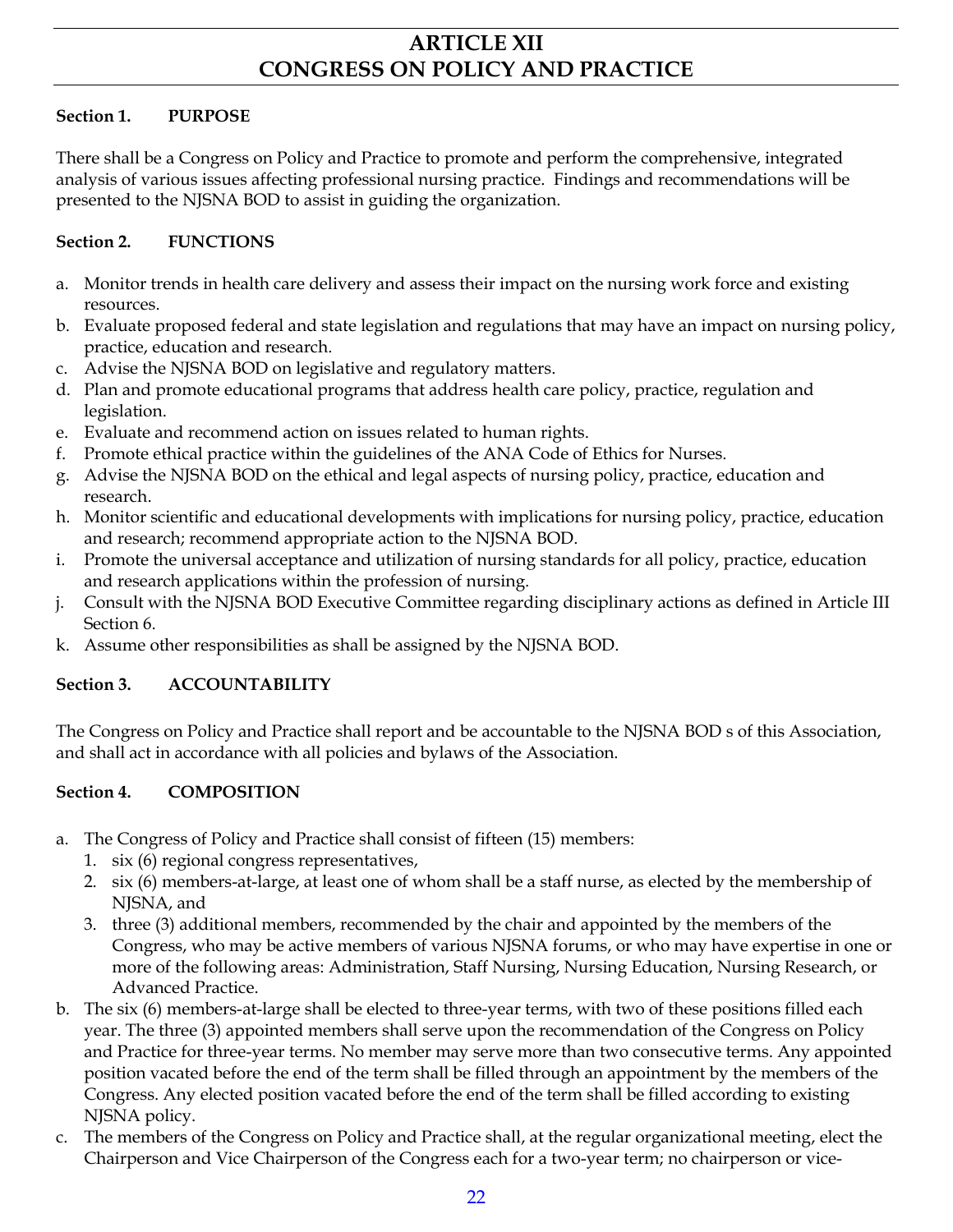chairperson shall serve more than two consecutive terms. The chairperson shall occupy a seat on the NJSNA BOD in accordance with existing NJSNA policy. In the event that the chairperson is unable to attend a NJSNA BOD meeting, the Vice-Chairperson shall attend and represent the Congress with full voice and vote. In addition, the Vice-Chairperson will attend all INPAC meetings and represent the Congress with full voice and vote.

d. Congress on Policy and Practice (COPP) members must have meaningful participation in COPP and the absence of a member from two consecutive meetings shall be referred to the NJSNA BOD for review and action by the Congress chair.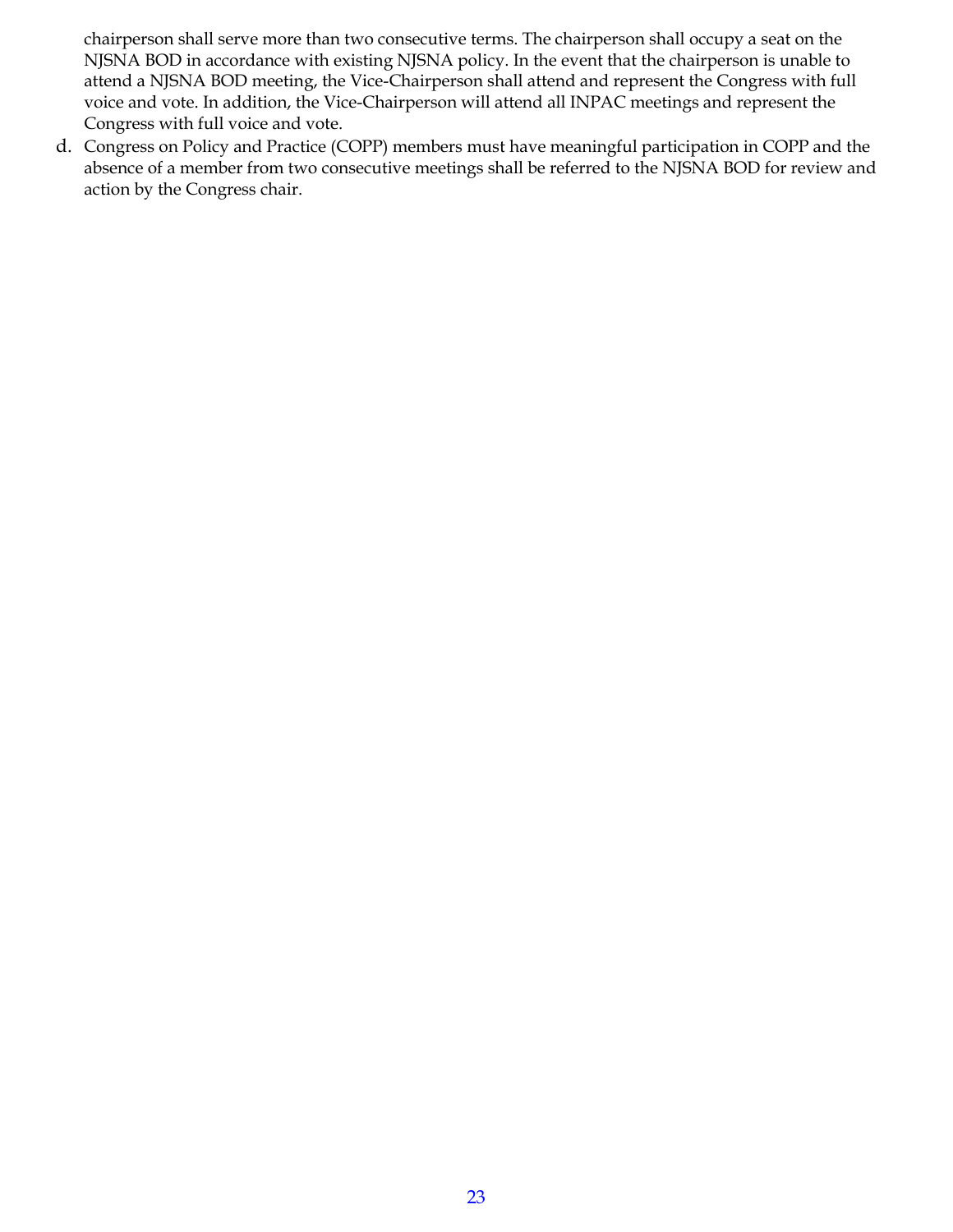## **ARTICLE XIII OFFICIAL PUBLICATIONS**

#### **Section 1. THE** *NEW JERSEY NURSE*

The *New Jersey Nurse* is the official publication of this association and shall be provided to each member either in print or on-line.

#### **Section 2. ANA NEWS PERIODICAL**

The *American Nurse* is the official news periodical of ANA unless replaced by another and shall be provided to each member of New Jersey State Nurses Association/ANA.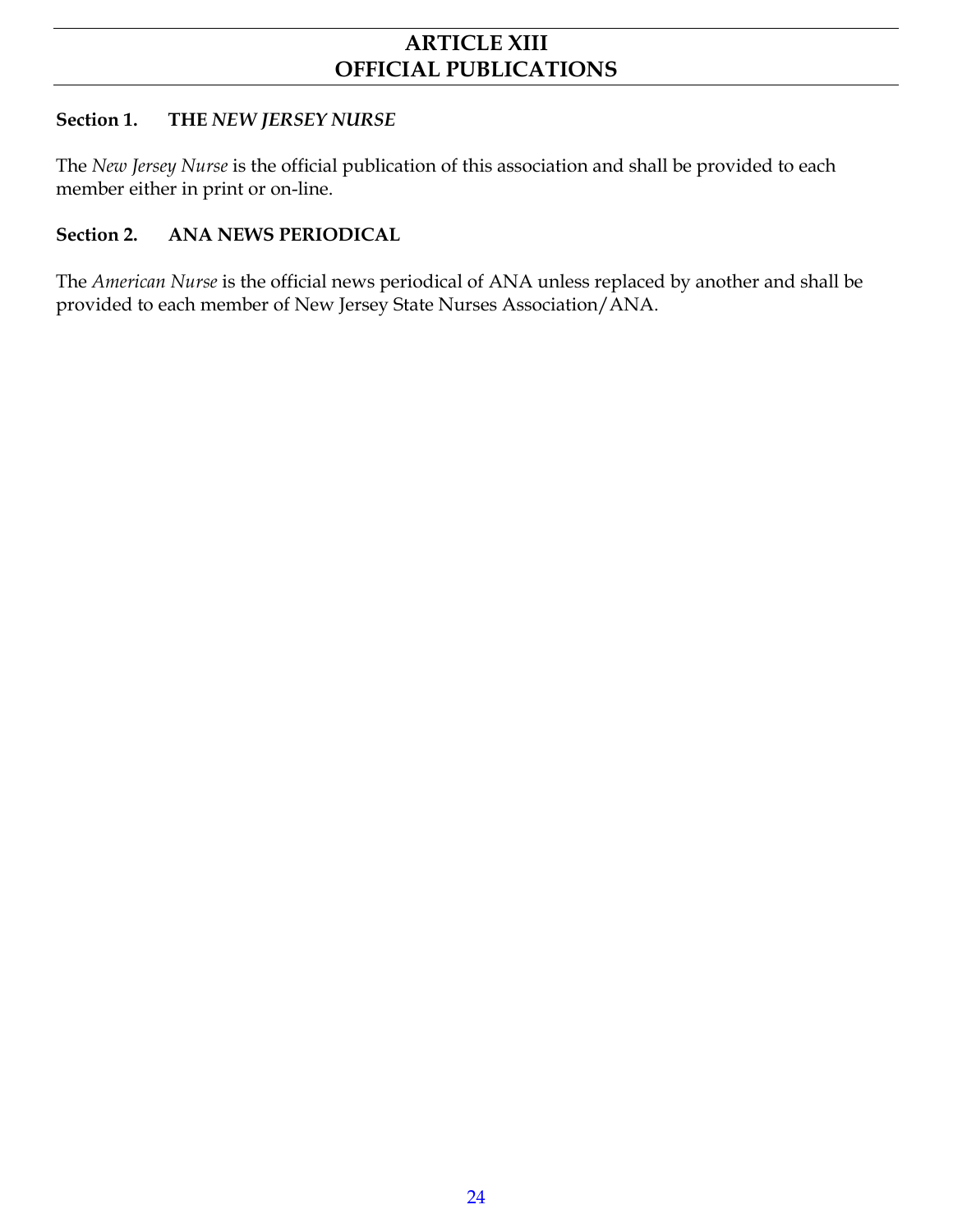## **ARTICLE XIV SOCIETY OF PSYCHIATRIC ADVANCED PRACTICE NURSES OF NJSNA**

The Society of Psychiatric Advanced Practice Nurses of NJSNA is an independently organized body composed of individual New Jersey State Nurses Association members who are certified as Advanced Practice Nurses in New Jersey.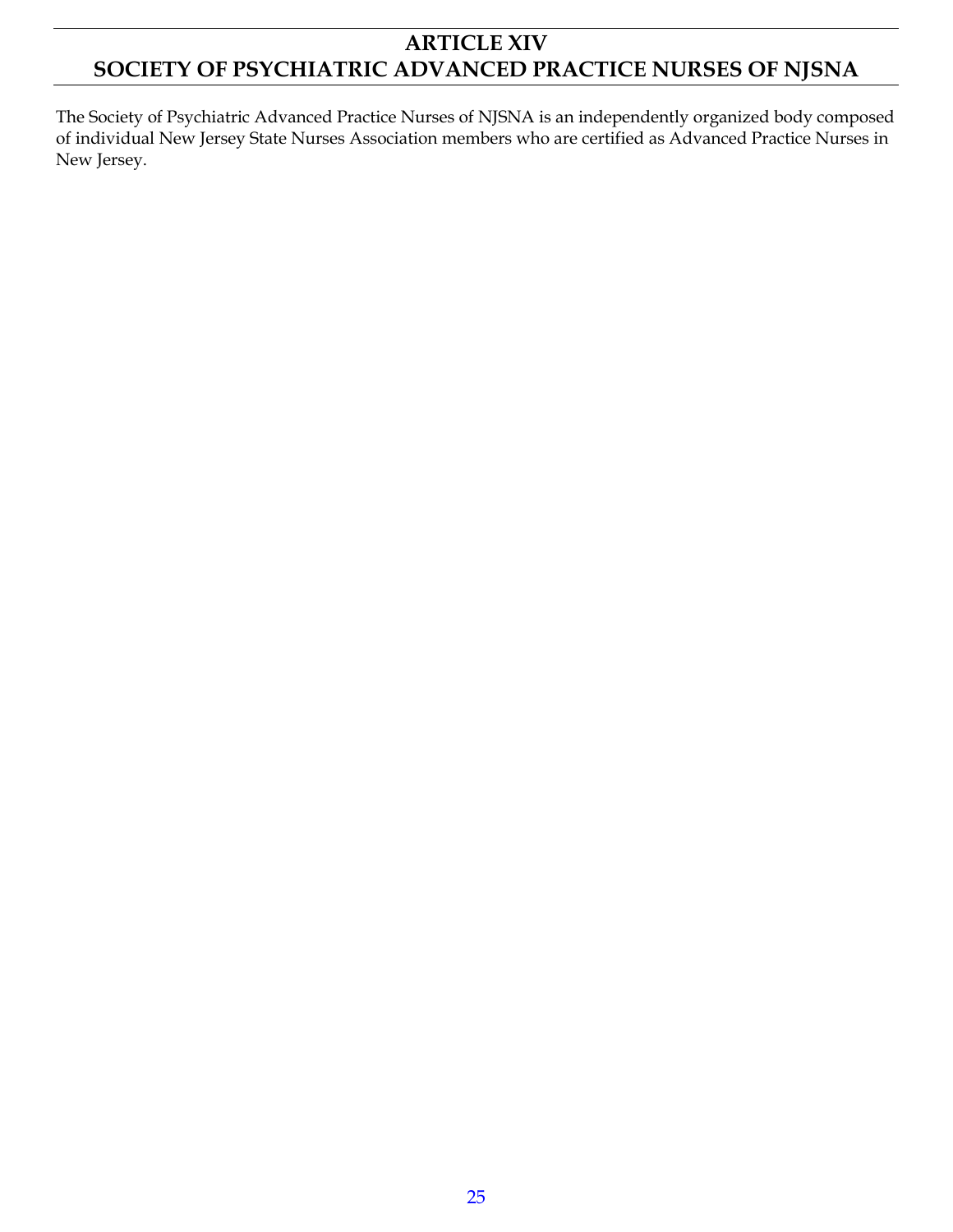## **ARTICLE XV FISCAL YEAR**

The fiscal year of this Association shall run from June 1 to May 31.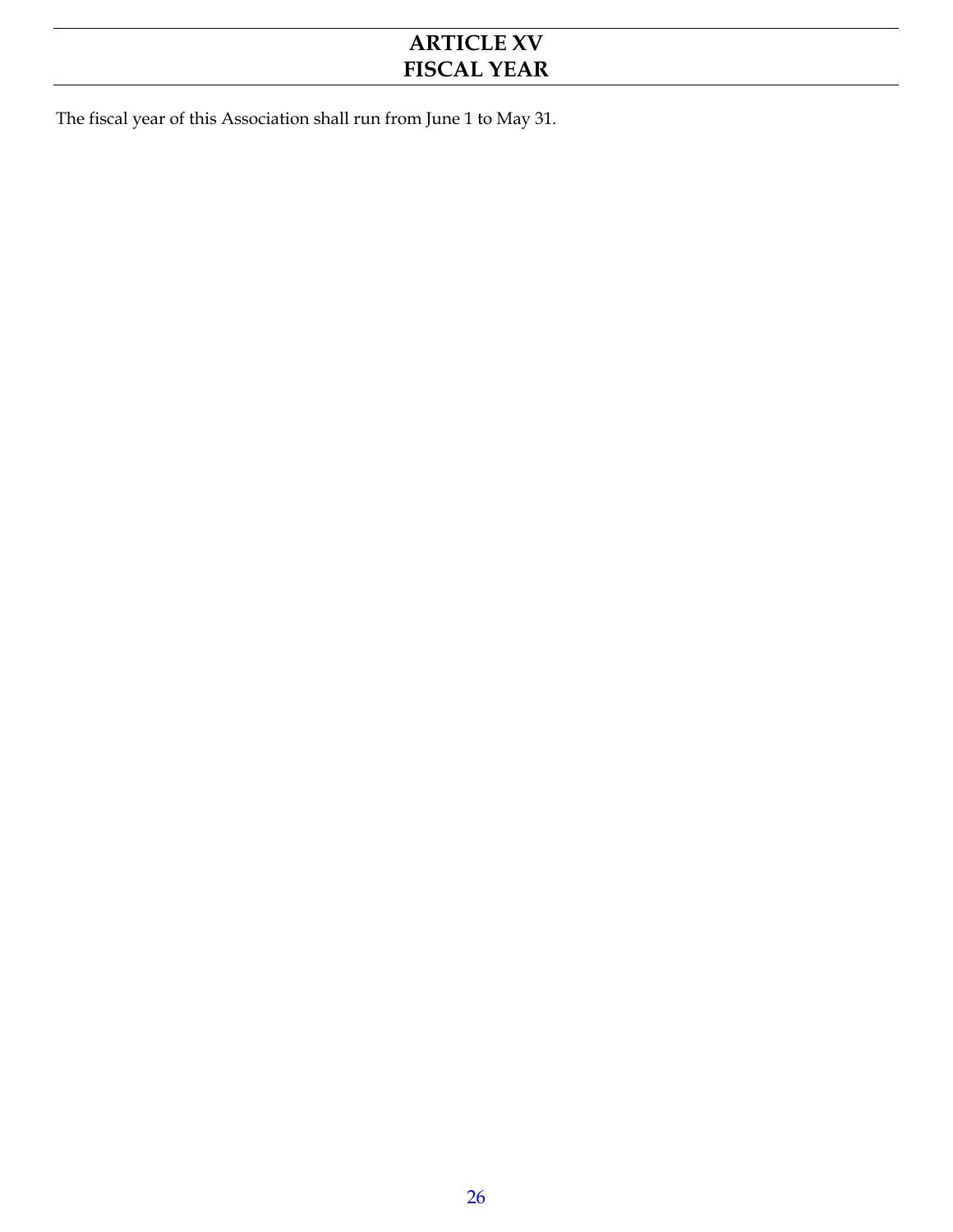## **ARTICLE XVI PARLIAMENTARY AUTHORITY**

The rules contained in the current edition *Robert's Rules of Order - Newly Revised*, shall govern meetings of this Association in all cases to which they are applicable and in which they are not inconsistent with these Bylaws.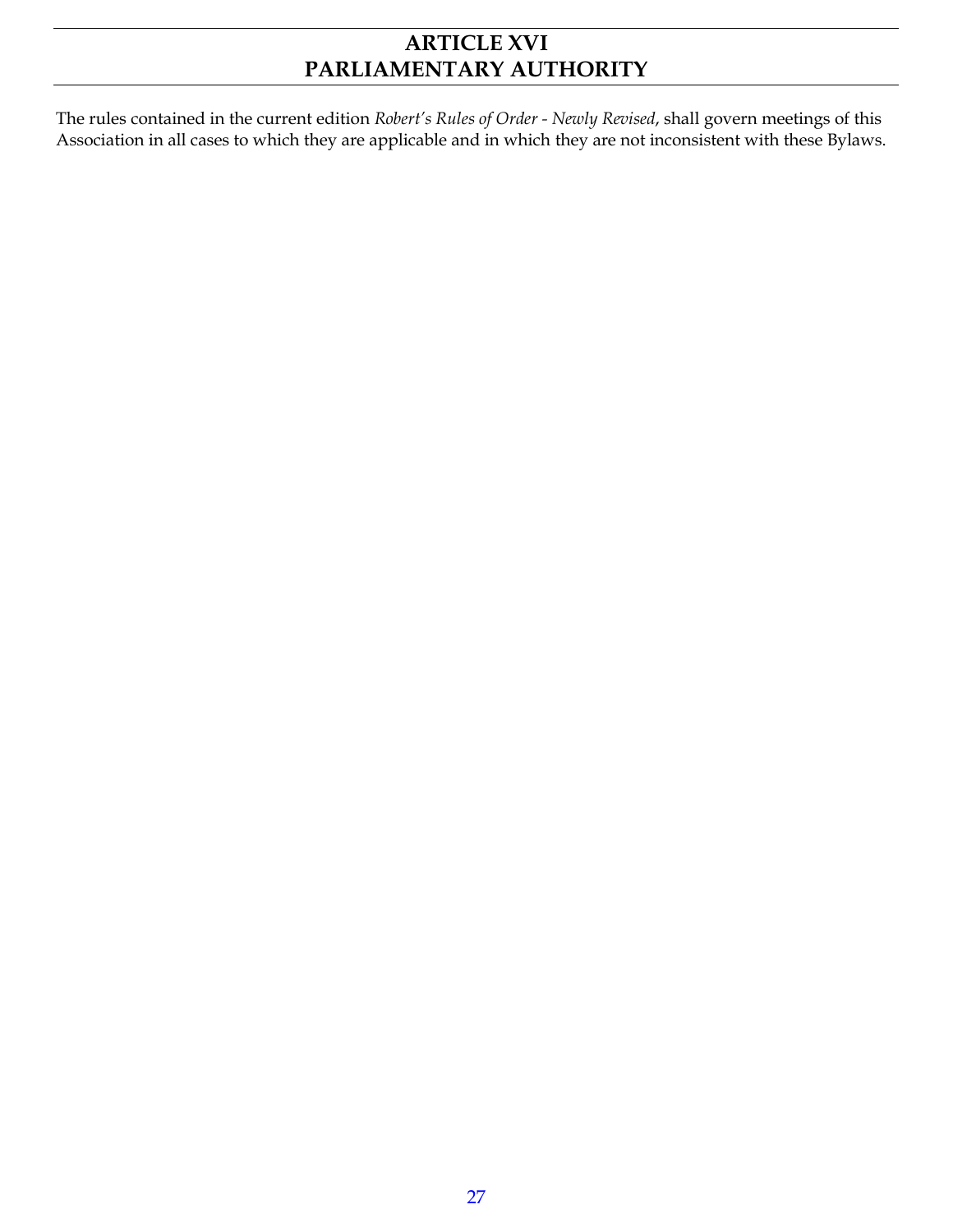#### **Section 1. AMENDMENTS WITH NOTICE**

All proposed amendments shall be referred to the Committee on Bylaws for study and recommendation. The Committee shall see that all proposed amendments with the Committee's recommendation shall be in the possession of the Secretary at least two months before the date of the annual meeting. They shall be appended to the call of the meeting via electronic communication 30 days before the annual meeting. A two-thirds (2/3) vote of the members present and voting in order to adopt an Amendment with Notice.

#### **Section 2. AMENDMENTS WITHOUT NOTICE**

These bylaws may be amended at any annual meeting by a majority of the total NJSNA Membership (in accordance with Robert's Rules).